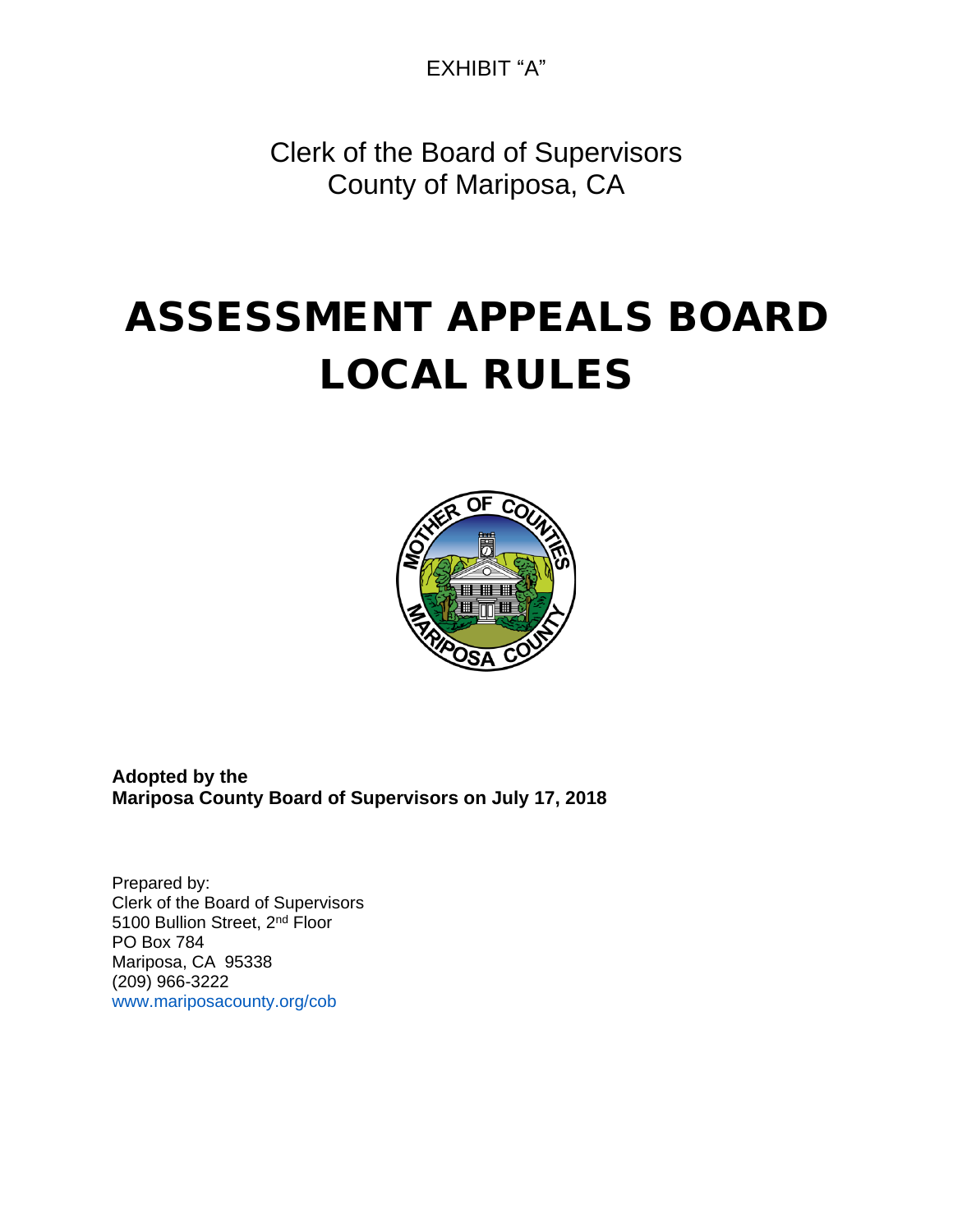### **Table of Contents**

| <b>Rules</b> |                                                                      | Page                                                                                                                                                  |                                                                |
|--------------|----------------------------------------------------------------------|-------------------------------------------------------------------------------------------------------------------------------------------------------|----------------------------------------------------------------|
|              |                                                                      |                                                                                                                                                       | 3                                                              |
|              | 1. Assessment Appeals<br><b>Overview</b>                             | A. Property Valuation Process                                                                                                                         | 4<br>4<br>4<br>5                                               |
| $2_{-}$      | <b>Definitions</b>                                                   |                                                                                                                                                       | 6                                                              |
|              | 3. Assessment Appeals<br><b>Board and Hearing</b><br><b>Officers</b> | A. Assessment Appeals Board Members<br>B. Qualifications of Board Members<br>E. Assessment Appeals Hearing Officers<br>G. Decisions Final and Binding | 9<br>9<br>9<br>9<br>9<br>9<br>9                                |
|              | 4. Assessment Appeal<br><b>Application</b>                           |                                                                                                                                                       | 10<br>10<br>11<br>11<br>11<br>12<br>13<br>13<br>13             |
|              | 5. Preparing for Hearing                                             | G. Recordings and Transcripts                                                                                                                         | 14<br>14<br>14<br>14<br>15<br>15<br>15<br>16                   |
|              | 6. Assessment Appeal<br><b>Hearing</b>                               | C. Role of Appeals Board or Hearing Officer<br>G. Request for Reinstatement                                                                           | 17<br>17<br>17<br>17<br>17<br>18<br>18<br>18<br>19<br>19<br>19 |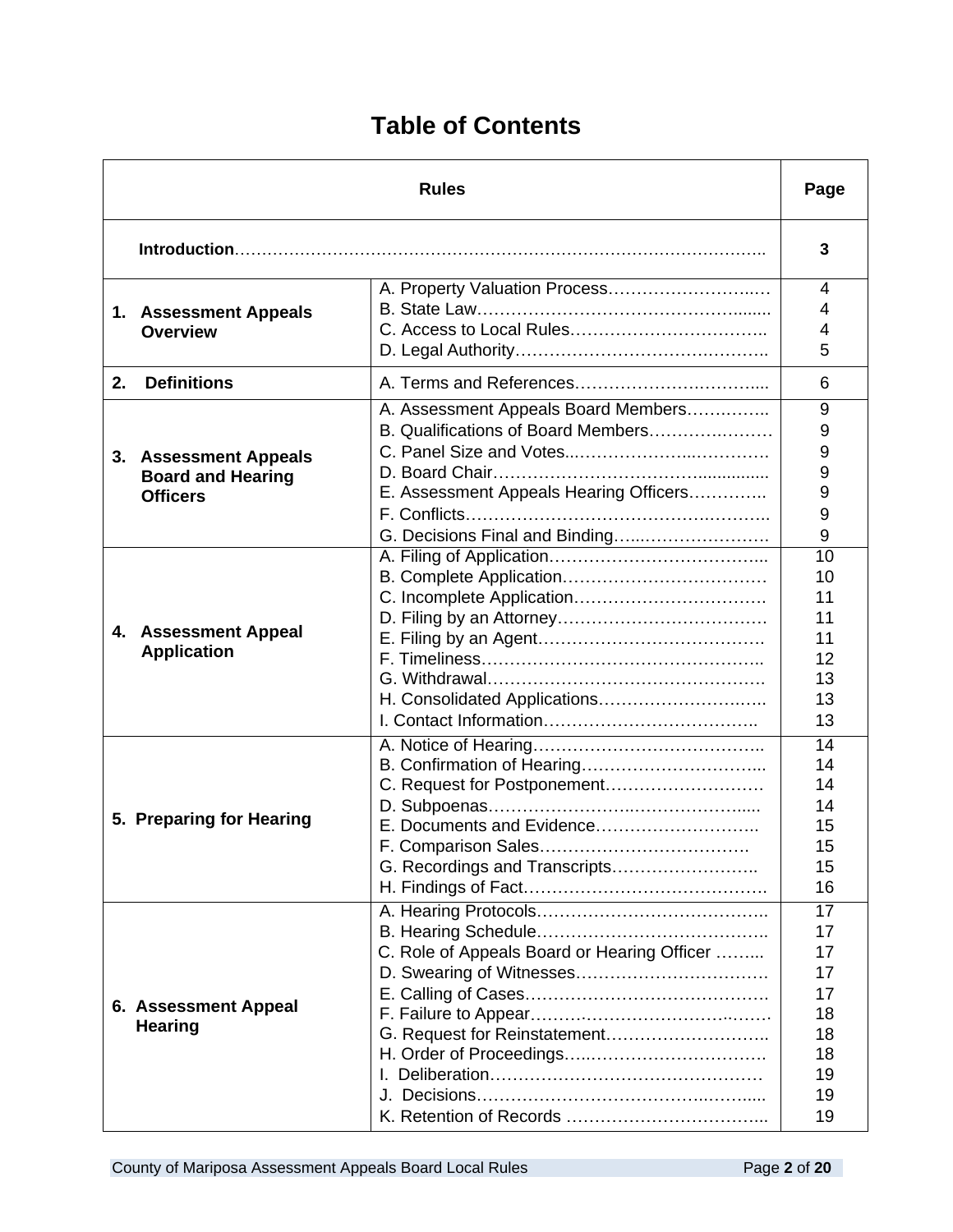#### **Introduction**

Under the California Constitution, the Board of Supervisors for each county also serves as the local Board of Equalization unless it has delegated authority, pursuant to Revenue and Taxation Code Section 1620, to an Assessment Appeals Board. In Mariposa County, the Board of Supervisors delegated this authority with several ordinances and the Mariposa County Assessment Appeals Board now operates pursuant to County Code Chapter 2.40.

Basic functions of the Assessment Appeals Board are:

- To adjust individual assessments in order to equalize them and to determine the allocation of value on the local tax assessment roll. The Assessment Appeals Board does this by increasing assessments (after giving appropriate notice) or by lowering assessments (after receiving an application).
- To review and adjust penalty assessments or escaped assessments on the local tax assessment roll, with the exception of those escaped assessments made pursuant to Revenue and Taxation Code Section 531.
- To determine the classification of property, including classifications within the general classifications of real property, improvements, and personal property. Such classifications may result in the property being exempt from taxation.

The Assessment Appeals Board hears and decides issues relating to property valuation, and some legal issues relating to property assessment. It acts in a quasi-judicial capacity and may only act on the basis of evidence presented to it.

The Assessment Appeals Board cannot:

- Grant or deny exemptions or consider whether exemptions were improperly denied;
- Raise or lower the entire assessment roll;
- Extend the time for filing applications for equalization;
- Remove or waive penalties for delinquent payment of taxes;
- Reduce an assessment because the property was destroyed, damaged, or depreciated after the lien date of the year in question;
- Change tax rates; or
- Consider a taxpayer's ability to pay when making its determination.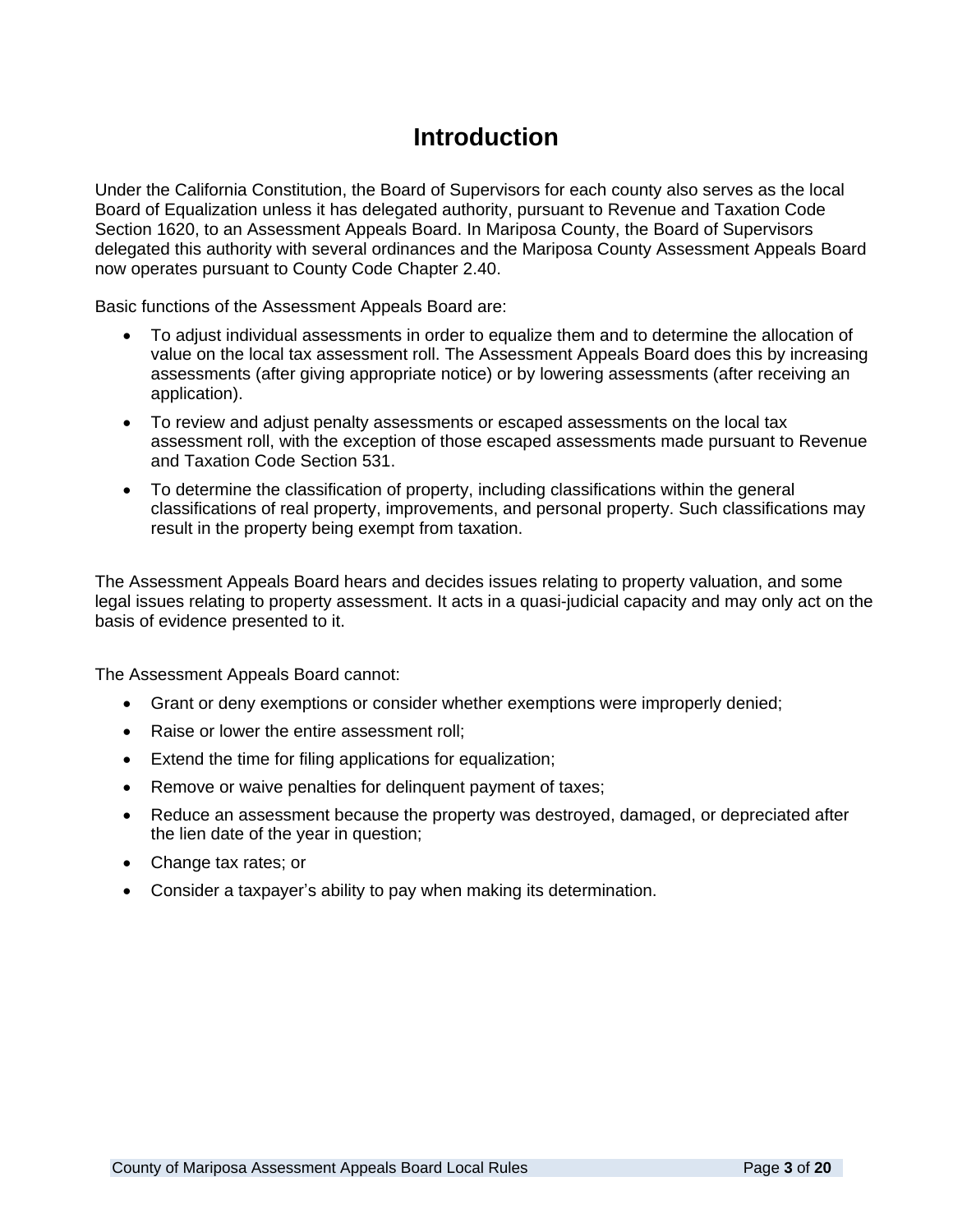### **RULE 1 – Assessment Appeals Overview**

| 1A.<br><b>Property</b><br><b>Valuation</b><br><b>Process</b> | The value of property is determined by the Assessor and, on that basis, the<br>Treasurer-Tax Collector bills and collects property taxes from property<br>owners. A property owner or other Party Affected who disagrees with<br>assessed value for a property should initially:                                                                                                                                                                     |
|--------------------------------------------------------------|------------------------------------------------------------------------------------------------------------------------------------------------------------------------------------------------------------------------------------------------------------------------------------------------------------------------------------------------------------------------------------------------------------------------------------------------------|
|                                                              | Contact the Assessor's office to obtain additional information about<br>the valuation process and/or provide additional, pertinent information<br>about the property's value                                                                                                                                                                                                                                                                         |
|                                                              | Request revaluation of the property<br>$\bullet$                                                                                                                                                                                                                                                                                                                                                                                                     |
|                                                              | If full agreement is not reached with the Assessor, a dissatisfied party may<br>appeal the valuation to the Mariposa County Assessment Appeals Board.<br>The Board hears and resolves disputes about property values in order to<br>ensure the equitable application of property taxes within the County.                                                                                                                                            |
| 1B.<br><b>State Law</b>                                      | Each and every provision of the California Constitution, the California<br>Revenue and Taxation Code, and Property Tax Rules of the California State<br>Board of Equalization are adopted and incorporated into these Rules. If there<br>is any conflict between these Rules and any California constitutional or<br>statutory provision, the constitutional or statutory provision will supersede<br>and invalidate any conflicting Rule provision. |
|                                                              | These Rules describe only the procedures and requirements of the Mariposa<br>County Assessment Appeals Board and may not reflect all of the legal<br>requirements that govern assessment appeals.                                                                                                                                                                                                                                                    |
| 1C.<br>Access to<br><b>Local Rules</b>                       | These Rules are maintained by the Mariposa County Clerk of the<br>Board of Supervisors who also serves as Clerk of the Assessment<br>Appeals Board.                                                                                                                                                                                                                                                                                                  |
|                                                              | The Rules can be accessed via the Clerk of the Board's internet site at<br>www.mariposacounty.org/assessmentappeals.                                                                                                                                                                                                                                                                                                                                 |
|                                                              | Copies of the Rules are available for review or purchase during regular<br>business hours of the Clerk of the Board of Supervisors (see last<br>page).                                                                                                                                                                                                                                                                                               |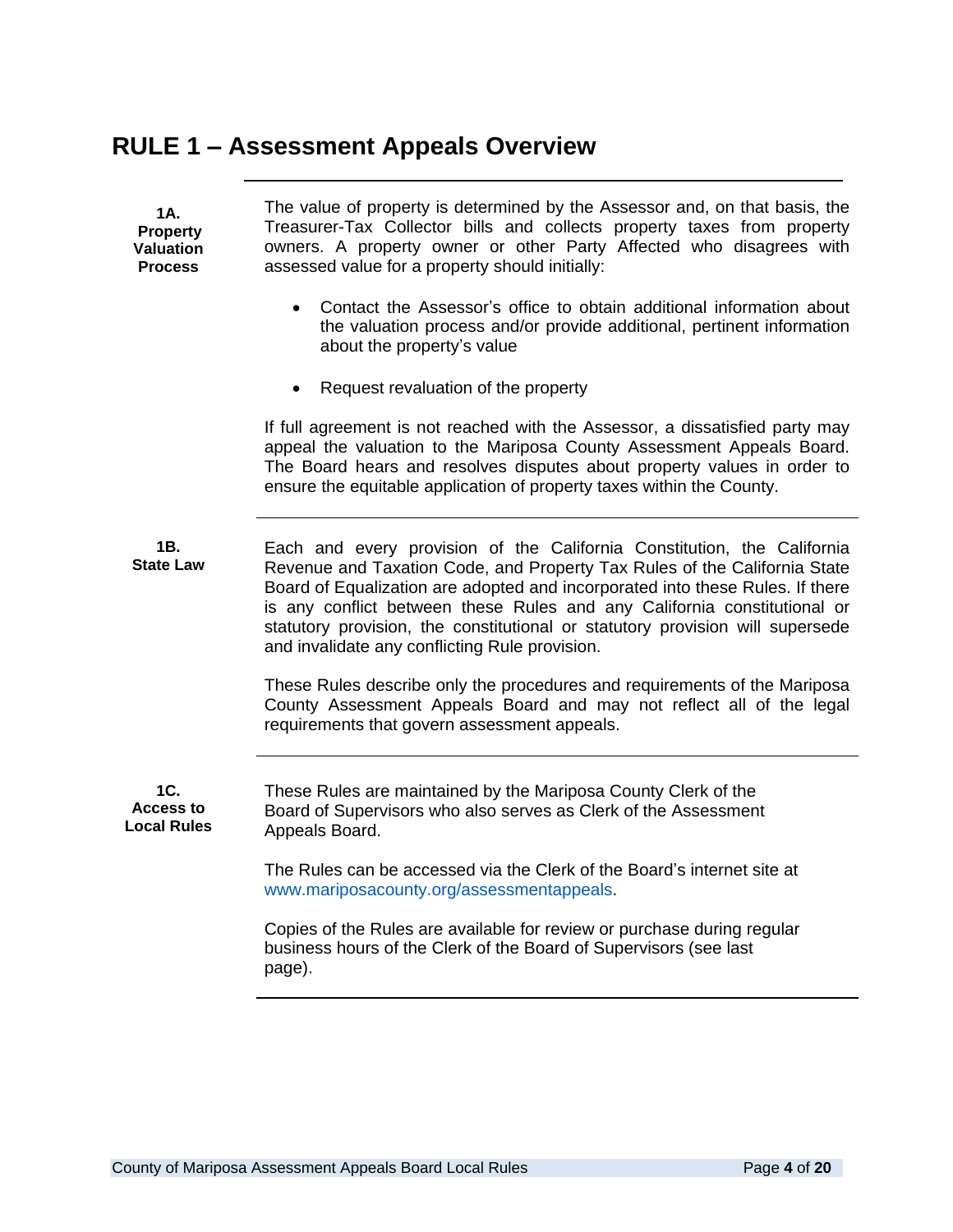**1D. Legal Authority** As stated in Rule 1B, the Board or Hearing Officer, the Assessor and the Applicant follow state statutes and state regulations governing the local equalization process.

- The California Constitution authorizes the creation of one or more county boards for the purpose of equalizing assessments of individual properties and briefly describes their function of equalizing values on the local roll. The Constitution also grants such boards independent decision-making authority.
- The Revenue and Taxation Code implements certain constitutional provisions applicable to assessment appeals and other property tax matters and provides the basic framework of the assessment appeals process.
- The California Code of Regulations includes provisions, commonly referred to as the Property Tax Rules, pertaining to the role and function of Assessment Appeals Boards.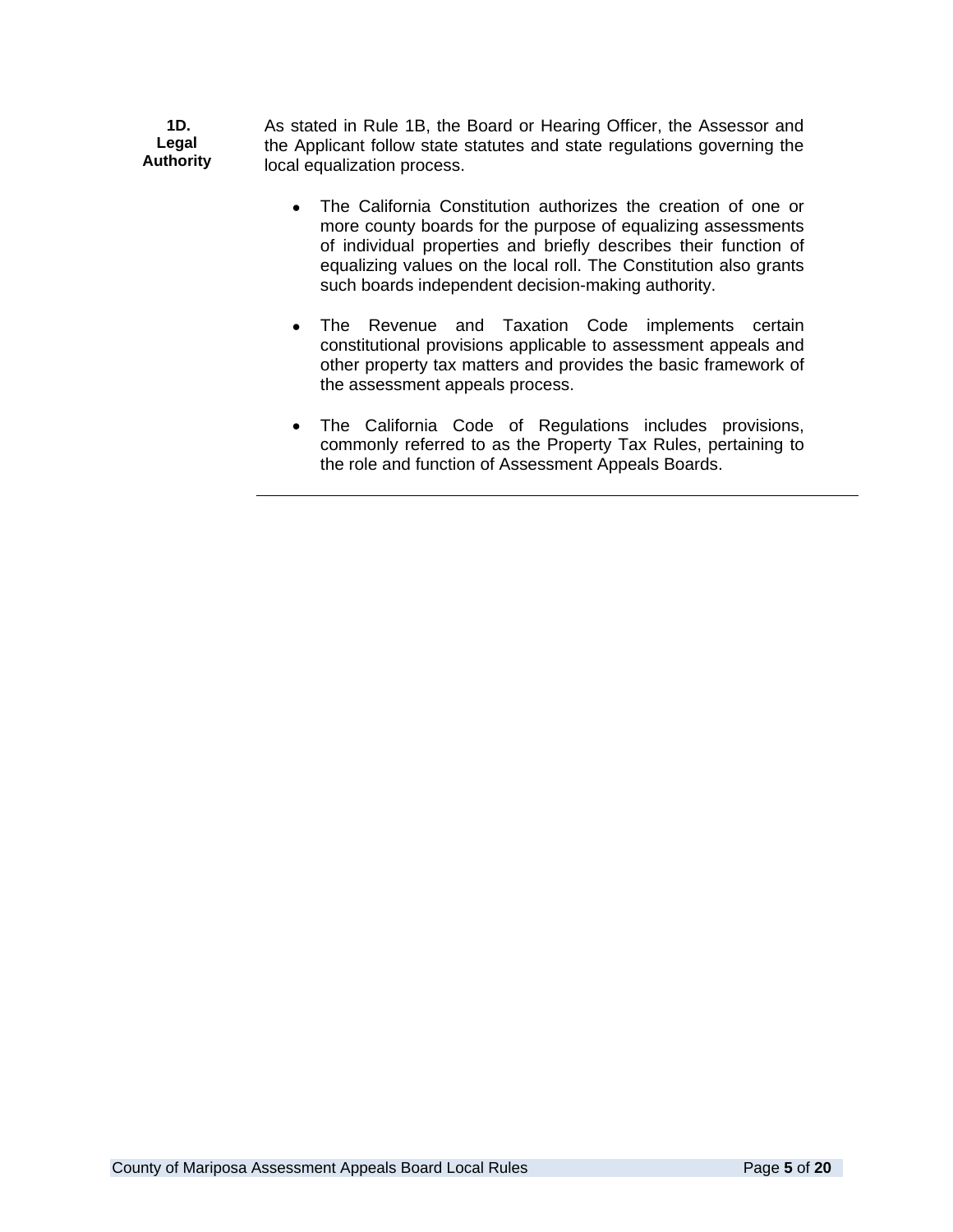# **RULE 2 – Definitions**

#### **2A. Terms and**  $Ref$ erences

The following terms and references are used in this document:

| <b>Term</b>                                                          | <b>Meaning</b>                                                                                                                                                                                                                                                   |
|----------------------------------------------------------------------|------------------------------------------------------------------------------------------------------------------------------------------------------------------------------------------------------------------------------------------------------------------|
| Agent                                                                | See Authorized Agent                                                                                                                                                                                                                                             |
| Appeal                                                               | See Assessment Appeal                                                                                                                                                                                                                                            |
| Applicant                                                            | Filer of the Assessment Appeal Application; most<br>references in this document to "Applicant" include the<br>Applicant and/or Authorized Agent or<br>Attorney                                                                                                   |
| <b>Assessed Value</b>                                                | Taxable value of specific property against which the<br>tax rate is applied                                                                                                                                                                                      |
| Assessment                                                           | Valuation of real or personal property by the County<br>Assessor                                                                                                                                                                                                 |
| Assessment<br>Appeal<br>(Appeal)                                     | by California law for<br>established<br>the<br><b>Process</b><br>resolution of disputes about property valuation                                                                                                                                                 |
| Assessment<br>Appeal<br>Application<br>(Application)                 | The form required by state law to be used for the filing<br>of an Assessment Appeal                                                                                                                                                                              |
| Assessment<br><b>Appeals Board</b><br>(Board)                        | Three-member board, appointed by the County Board<br>of Supervisors to resolve disputes with the Assessor;<br>most references in this document to "Assessment<br>Appeals Board" or "Board" include Assessment<br><b>Appeals Hearing Officers</b>                 |
| Assessment<br><b>Appeals Hearing</b><br>Officer<br>(Hearing Officer) | An Assessment Appeals Board member who is<br>designated by the Clerk to perform routine ministerial<br>actions in place of the Board.                                                                                                                            |
| Assessor                                                             | The Assessor-Recorder of the County and his/her<br>representatives                                                                                                                                                                                               |
| Attorney                                                             | Individual licensed to practice law in the State of<br>California                                                                                                                                                                                                |
| <b>Authorized Agent</b><br>(Agent)                                   | Individual or entity authorized by the Applicant to<br>represent the Applicant in an Assessment Appeal                                                                                                                                                           |
| <b>Base Year Value</b>                                               | Fair market value as of either the 1975 lien date or<br>the date the property was most recently purchased,<br>newly constructed, or last underwent a change in<br>ownership                                                                                      |
| <b>Board</b>                                                         | <b>Assessment Appeals Board</b>                                                                                                                                                                                                                                  |
| Board of<br>Equalization                                             | State agency responsible for ensuring the uniform<br>and equitable application of property tax assessment<br>practices; the Board of Supervisors serves as the<br>local Board of Equalization and has delegated this<br>function to the Assessment Appeals Board |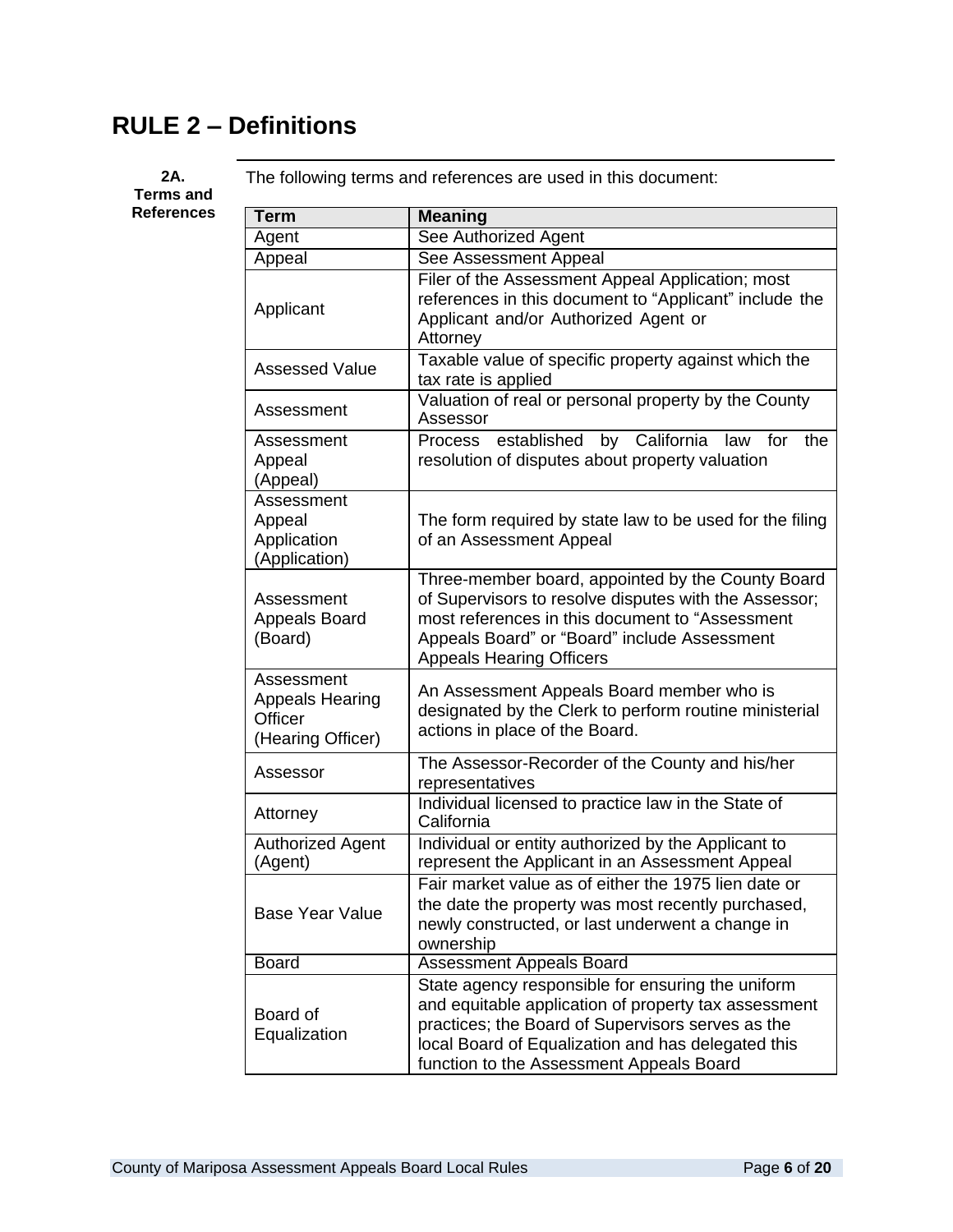#### 2A. Terms and References (continued)

| <b>Term</b>              | <b>Meaning</b>                                                                                            |
|--------------------------|-----------------------------------------------------------------------------------------------------------|
| Board of                 | Five individuals, each elected by designated                                                              |
| Supervisors              | geographic district, who serve as the County's                                                            |
|                          | legislative governing body; appoints individuals to serve                                                 |
|                          | on the Assessment Appeals Boards.                                                                         |
| Chair                    | Chairperson for the Assessment Appeals Board                                                              |
|                          | Document filed with the Clerk of the Board seeking                                                        |
| Claim for Refund of      | refund of taxes paid; Assessment Appeal Application                                                       |
| <b>Tax Payment</b>       | may be designated to serve as a Claim for Refund of                                                       |
|                          | <b>Tax Payment</b>                                                                                        |
| <b>Clerk</b>             | Office of Clerk of the Board of Supervisors which also<br>serves as Clerk of the Assessment Appeals Board |
|                          | A form provided by the Clerk with a Notice of Hearing,                                                    |
| <b>Confirmation Form</b> | that the Applicant must complete and return to the                                                        |
|                          | Clerk at least 21 days before the scheduled Hearing                                                       |
|                          | Assessment Appeals Board determination to delay to                                                        |
| Continuance              | a subsequent date the start or presentation of                                                            |
|                          | evidence in a Hearing; same as a Postponement                                                             |
| County                   | County of Mariposa, California                                                                            |
| <b>County Legal</b>      | Legal advisor to the Assessment Appeals Board;                                                            |
| Advisor                  | usually County Counsel or his/her designees                                                               |
|                          | Determination by the Assessment Appeals Board of                                                          |
| Equalization             | the correct full value for the property that is the subject                                               |
|                          | of the Hearing                                                                                            |
|                          | The amount of cash or its equivalent that property                                                        |
|                          | would bring if exposed for sale in the open market                                                        |
|                          | under conditions in which neither buyer nor seller                                                        |
|                          | could take advantage of the exigencies of the other,                                                      |
| <b>Fair Market Value</b> | and both the buyer and the seller have knowledge of                                                       |
|                          | all of the uses and purposes to which the property is                                                     |
|                          | adapted and for which it is capable of being used, and                                                    |
|                          | of the enforceable restrictions upon those uses and                                                       |
|                          | Purposes                                                                                                  |
|                          | Written summary explaining the facts and evidence                                                         |
|                          | relied upon by the Assessment Appeals Board in                                                            |
| Findings of Fact         | reaching a decision; prepared by the County Legal                                                         |
| (Findings)               | Advisor and available upon payment of required                                                            |
|                          | deposit and/or fee; necessary in case of judicial                                                         |
|                          | (court) review of an Assessment Appeals Board                                                             |
|                          | decision                                                                                                  |
|                          | Scheduled session before the Assessment Appeals                                                           |
| Hearing                  | Board where testimony, evidence and argument may                                                          |
|                          | be presented by the Applicant and Assessor                                                                |
| <b>Hearing Officer</b>   | See Assessment Appeals Hearing Officer                                                                    |
| Lien Date                | Time when taxes for any fiscal year become a lien on                                                      |
|                          | the property (12:01 a.m. on January 1 of each year)                                                       |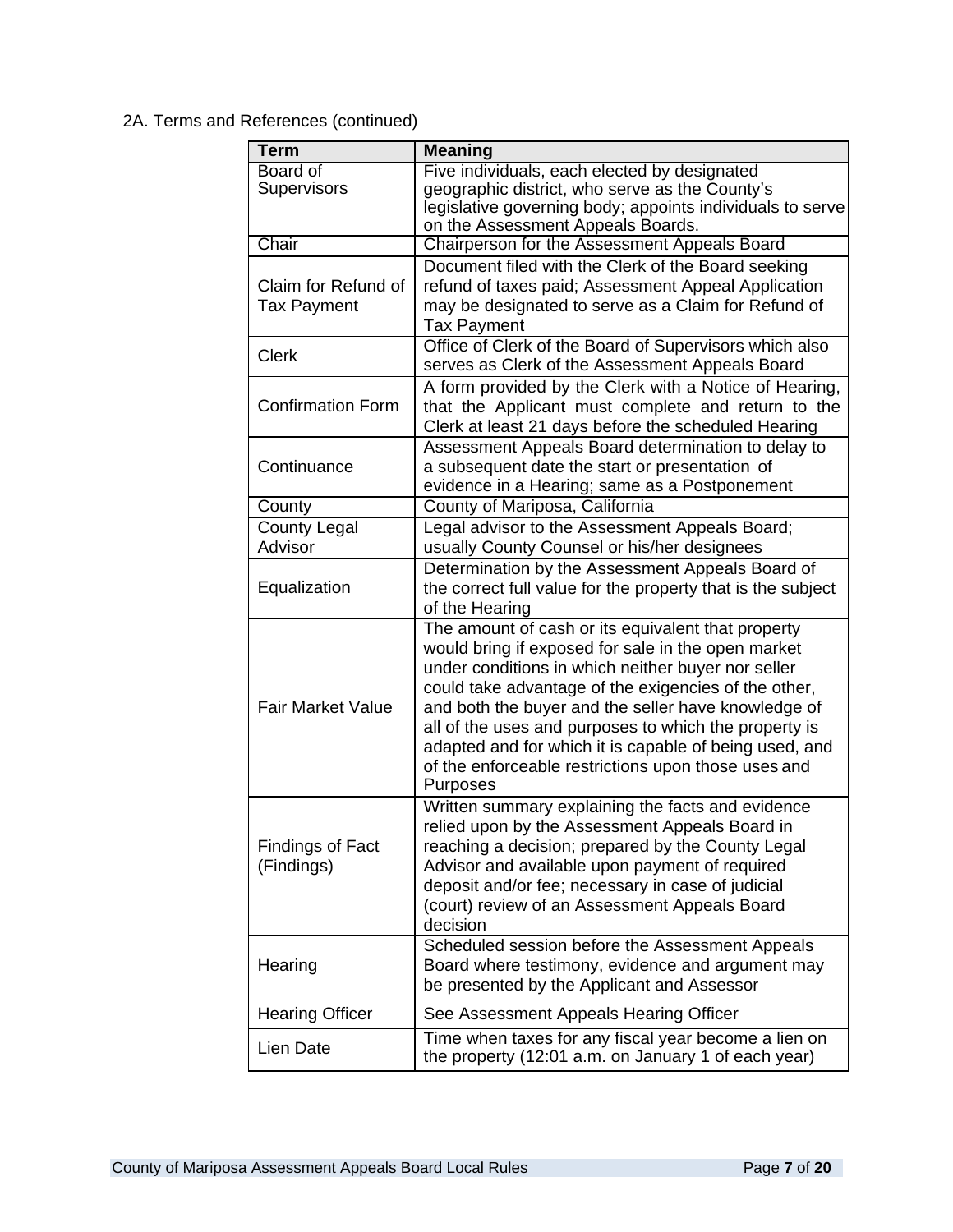#### 2A. Terms and References (continued)

| <b>Term</b>                                     | <b>Meaning</b>                                                                                                                                                                                                                                                                                                                                                                                                                                                                                                                            |
|-------------------------------------------------|-------------------------------------------------------------------------------------------------------------------------------------------------------------------------------------------------------------------------------------------------------------------------------------------------------------------------------------------------------------------------------------------------------------------------------------------------------------------------------------------------------------------------------------------|
| Party                                           | Includes Applicant and/or representative and the<br>Assessor and/or representative                                                                                                                                                                                                                                                                                                                                                                                                                                                        |
| Party Affected                                  | Person or entity having a direct economic interest in<br>the payment of property taxes on the property for the<br>Valuation Date that is the subject of the Appeal                                                                                                                                                                                                                                                                                                                                                                        |
| Postponement                                    | Same as a Continuance                                                                                                                                                                                                                                                                                                                                                                                                                                                                                                                     |
| <b>Raise Letter</b>                             | Written notice given 10 days or more in advance that<br>the Assessor will ask the Board to increase a<br>property's assessment roll value(s) at the Hearing,<br>under Board of Equalization Property Tax Rule 313(f)                                                                                                                                                                                                                                                                                                                      |
| Reinstatement                                   | A decision by the Board to restore an Application to<br>active status, based on a timely request and evidence<br>that the Applicant had good cause for failing to attend<br>a previous Hearing                                                                                                                                                                                                                                                                                                                                            |
| Supplemental<br>Assessment                      | The difference between a new base year value<br>established for a change in ownership or completion of<br>new construction (the "event") and the taxable value<br>on the assessment roll. Depending on the time of year<br>in which the event occurs, either one or two<br>supplemental assessments may be generated for that<br>event: one for the current roll (prorated for the portion<br>of the year remaining after the event date), and one for<br>the roll being prepared (for events that occur between<br>January 1 and May 31) |
| Treasurer - Tax<br>Collector<br>(Tax Collector) | The Treasurer - Tax Collector - County Clerk of the<br>County and his/her representatives                                                                                                                                                                                                                                                                                                                                                                                                                                                 |
| <b>Valuation Date</b>                           | The specific date for which the property's value is<br>being determined by the Assessment Appeals Board<br>(not always the same as the Lien Date)                                                                                                                                                                                                                                                                                                                                                                                         |
| Waiver of<br>Appearance                         | A request from the Applicant, made by submitting a<br>complete Confirmation Form, at least 21 days before<br>the scheduled Hearing, authorizing the Hearing to<br>proceed in the Applicant's absence                                                                                                                                                                                                                                                                                                                                      |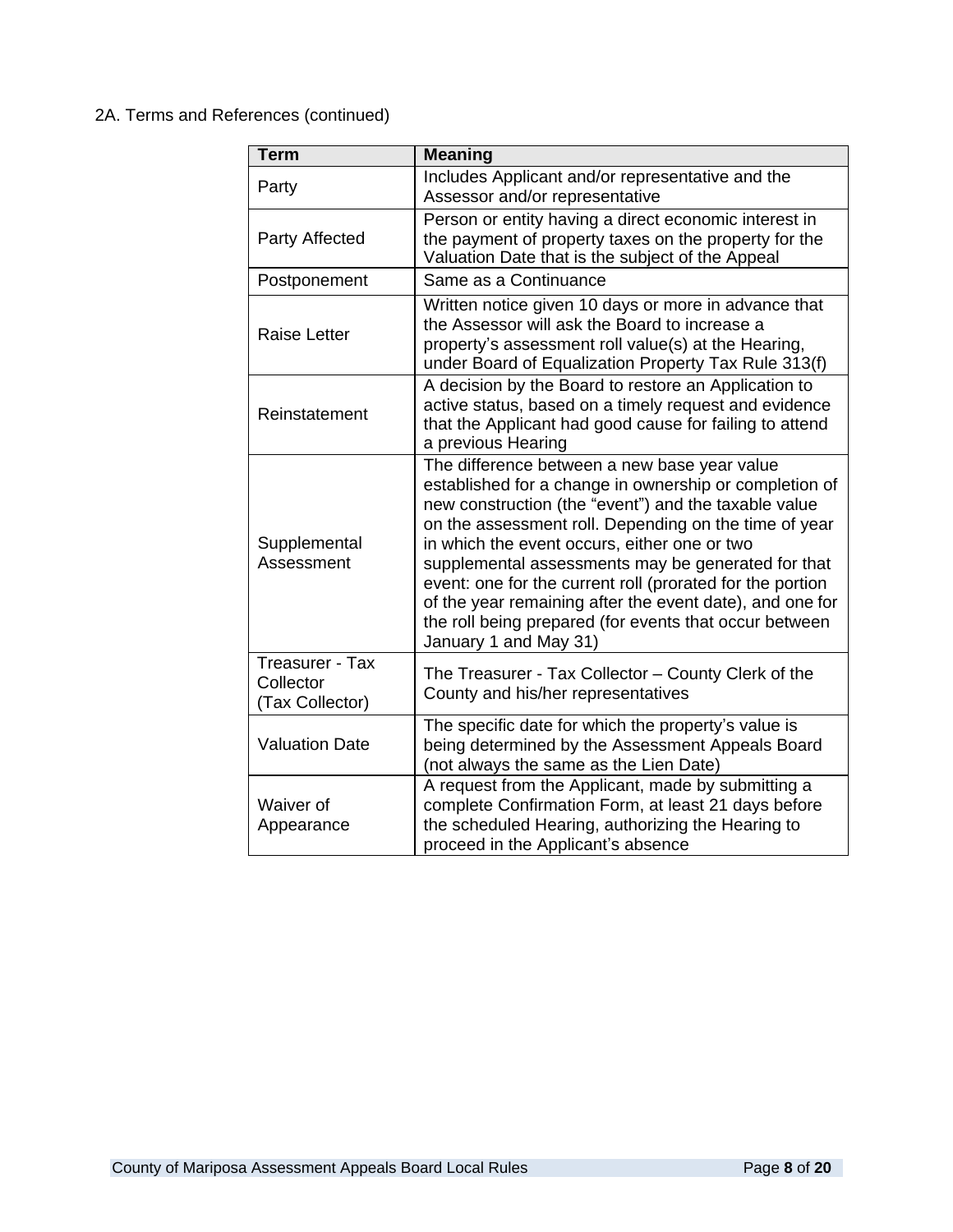### **RULE 3 – Assessment Appeals Board and Hearing Officers**

| 3A.                                                     | The County maintains an Assessment Appeals Board with five members                                                                                                                                                                                                                                                        |
|---------------------------------------------------------|---------------------------------------------------------------------------------------------------------------------------------------------------------------------------------------------------------------------------------------------------------------------------------------------------------------------------|
| <b>Assessment</b>                                       | appointed by the Board of Supervisors. From time to time, each member                                                                                                                                                                                                                                                     |
| <b>Appeals Board</b>                                    | may be assigned by the Clerk to serve as an Assessment Appeals Hearing                                                                                                                                                                                                                                                    |
| <b>Members</b>                                          | Officer.                                                                                                                                                                                                                                                                                                                  |
| 3B.<br><b>Qualifications of</b><br><b>Board Members</b> | State law requires that an individual appointed to serve as an Assessment<br>Appeals Board member have a minimum of five years of professional<br>experience in the State of California as a certified public accountant, public<br>accountant, licensed real estate broker, attorney or certified property<br>appraiser. |
| 3C.                                                     | Under state law, Assessment Appeals Board Hearing panels consist of                                                                                                                                                                                                                                                       |
| <b>Panel Size and</b>                                   | three Assessment Appeals Board members (R&T § 1622.1(b)). The Board                                                                                                                                                                                                                                                       |
| <b>Votes</b>                                            | will take action based on majority vote of the members present.                                                                                                                                                                                                                                                           |
| 3D.<br><b>Board Chair</b>                               | The Board will select one of its members to act as Chair and preside over<br>meetings for a term of one year. The Board may also choose to rotate this<br>position throughout the year. In the Chair's absence, the remaining<br>members present shall select a Chair Pro Tempore to preside over that<br>meeting.        |
| 3E.                                                     | In order to enhance the appeals process, Assessment Appeals Board                                                                                                                                                                                                                                                         |
| <b>Assessment</b>                                       | members may be designated by the Clerk to serve as Assessment Appeals                                                                                                                                                                                                                                                     |
| <b>Appeals Hearing</b>                                  | Hearing Officers to review and act upon stipulated agreements of value                                                                                                                                                                                                                                                    |
| <b>Officers</b>                                         | between the Assessor and the Applicant.                                                                                                                                                                                                                                                                                   |
| 3F.<br><b>Conflicts</b>                                 | In the event that all Assessment Appeals Board members have a conflict<br>regarding an appeal, the Clerk is authorized to take whatever actions are<br>necessary to transfer the Appeal to another county. Any new fees resulting<br>from, or associated with, the transfer are the responsibility of the Applicant.      |
| 3G.                                                     | Decisions of the Assessment Appeals Board are final and binding on the                                                                                                                                                                                                                                                    |
| <b>Decisions Final</b>                                  | Parties. Such decisions may or may not be subject to challenge in the                                                                                                                                                                                                                                                     |
| and Binding                                             | courts, depending on the particular circumstances of each case.                                                                                                                                                                                                                                                           |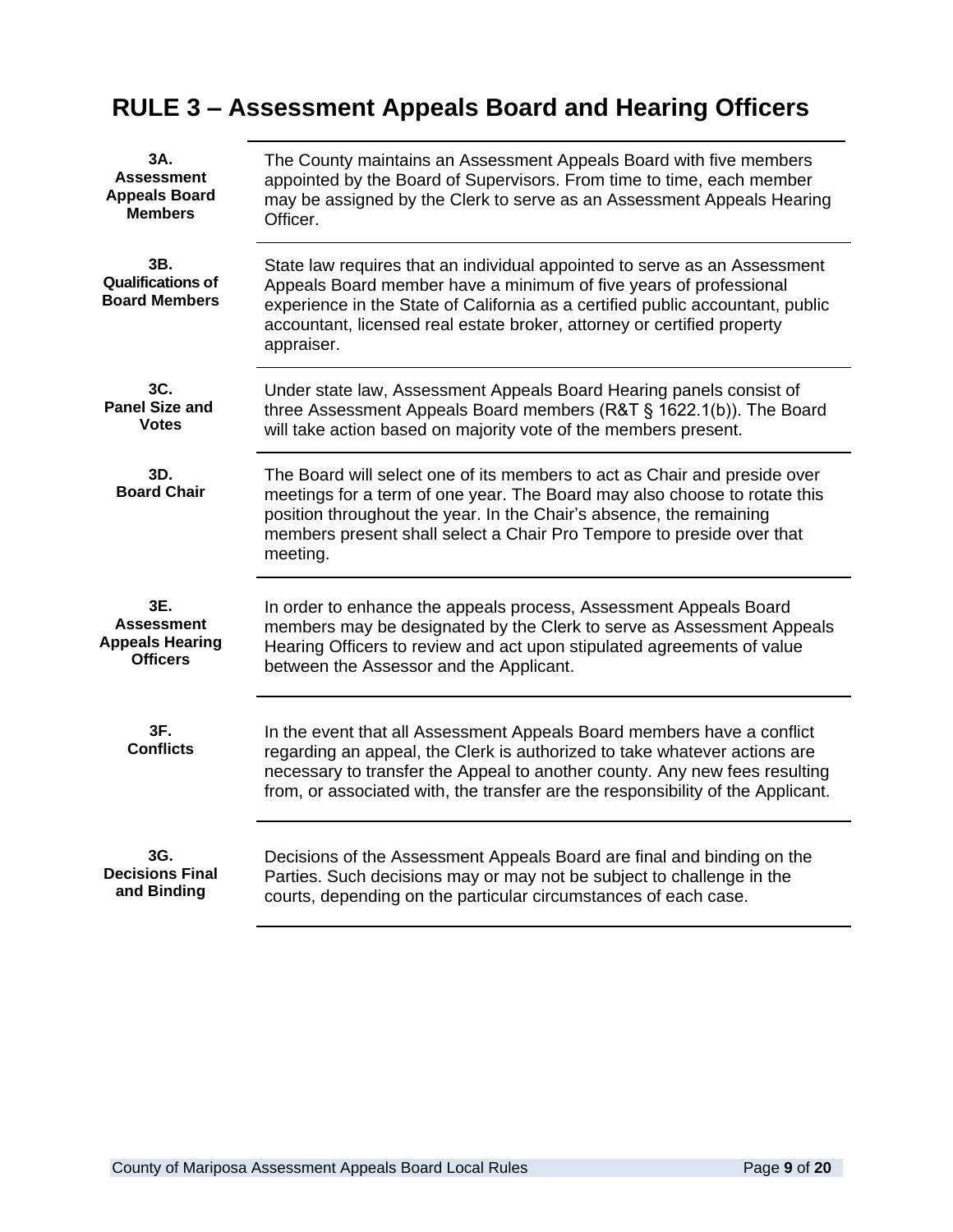#### **RULE 4 – Assessment Appeal Application**

**4A. Filing of Application**

To be accepted for filing, the Assessment Appeal Application form must:

- *Be complete* and submitted on the current approved form, available from the Clerk of the Board (www.mariposacounty.org/assessmentappeals)
- Be filed by the owner, Authorized Agent, or other Party Affected
- **Be received by the Clerk of the Board** within the prescribed timelines (See Rule 4F for tests of timeliness)
- Include **original signature(s)** (copies, electronic and/or facsimile filings cannot be accepted)

**4B. Complete Application** Specific instructions for each information element are available on the "Information and Instructions for Assessment Appeal Application" form which accompanies the Application form.

> In order to be accepted as complete, the Application must contain all the following information:

- Section 1: Applicant's Name and Mailing Address. *(Agent's address may not be substituted for that of the Applicant)*
- Section 2: Agent's/Attorney's Name and Agent's Authorization. *(Required only if Applicant is being represented by an Agent or Attorney)*
- Section 3: Property Identification Information. *(Sufficient description of property to identify it on the assessment roll)*
- Section 4: Value. *(Must include Applicant's opinion of value in Column B.)*
- Section 5: Type of Assessment Being Appealed.
- Section 6: Reason for Filing (Facts)
- Section 7: Written Findings of Facts (select one)
- Section 8: Designation of Claim for Refund (select one)
- Certification/Signature (original signatures required)

The completed Application, along with any additional documentation must be received by the Clerk within the prescribed timeline.

Following review by the Clerk, Applications that include all required information will be accepted as complete and filed, and the Clerk will send a letter to the Applicant (and Agent or Attorney, if applicable) so stating.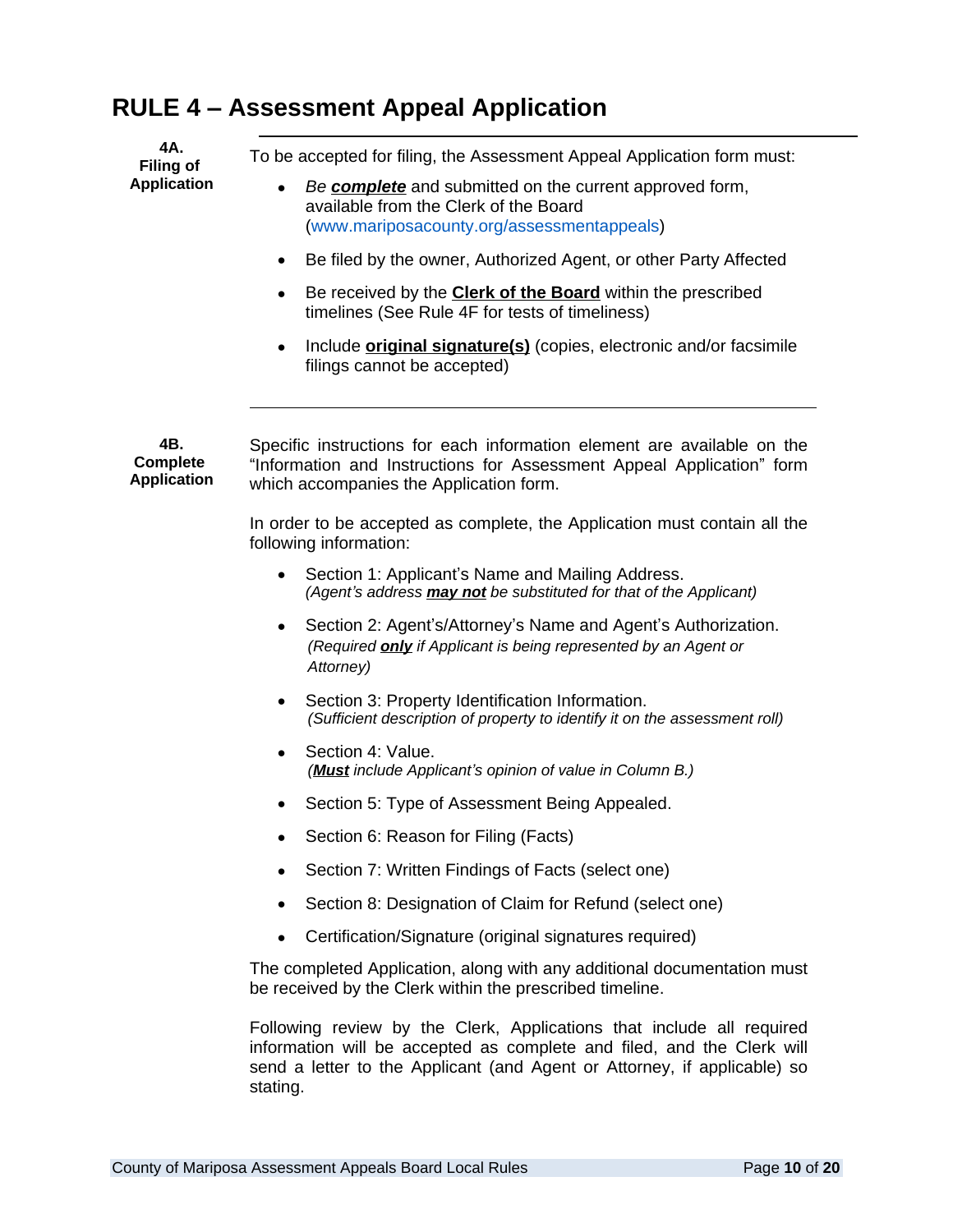**4C. Incomplete Application** Following review by the Clerk, Applications not including all required information (See Rule 4A) will be deemed incomplete and will not be accepted. In the case of incomplete filing, the Clerk will send a letter to the Applicant (or Agent/Attorney, if applicable): Advising that the Application is incomplete; Outlining the information required to complete the Application; and Setting a deadline thirty days out for the return of the missing information. If the required information, including any fees, is not received within the time specified, the Application will automatically be denied without Board action. The Clerk will send a letter to the appropriate parties to so advise. **4D. Filing by an Attorney** If the Application is made by an Attorney who has been retained and authorized by the Applicant to file the Application, Section 2 of the Application must include the Attorney's contact information. In addition, the "Certification" section of the Application must have the "Attorney" box checked and include the Attorney's name, signature, date, location of signing, and State Bar Number. **4E. Filing by an Agent** If the Application is made by an Agent authorized by the Applicant to file the Application, Section 2 of the Application must include the Agent's contact information and the "Agent's Authorization" section (or attachment) must be complete including the date of authorization and the **original** signature and title of the Applicant. In addition, the "Certification" section of the Application must have the "Agent" box checked and include the Agent's name, signature, title, date and location of signing. Note: An Agent's address may not be substituted for that of the Applicant. Applications submitted without the Applicant's address as required in Section 1 will be considered incomplete (See Rule 4C). An "Agent Authorization Form for Assessment Appeals" is available on the Clerk of the Board's internet site.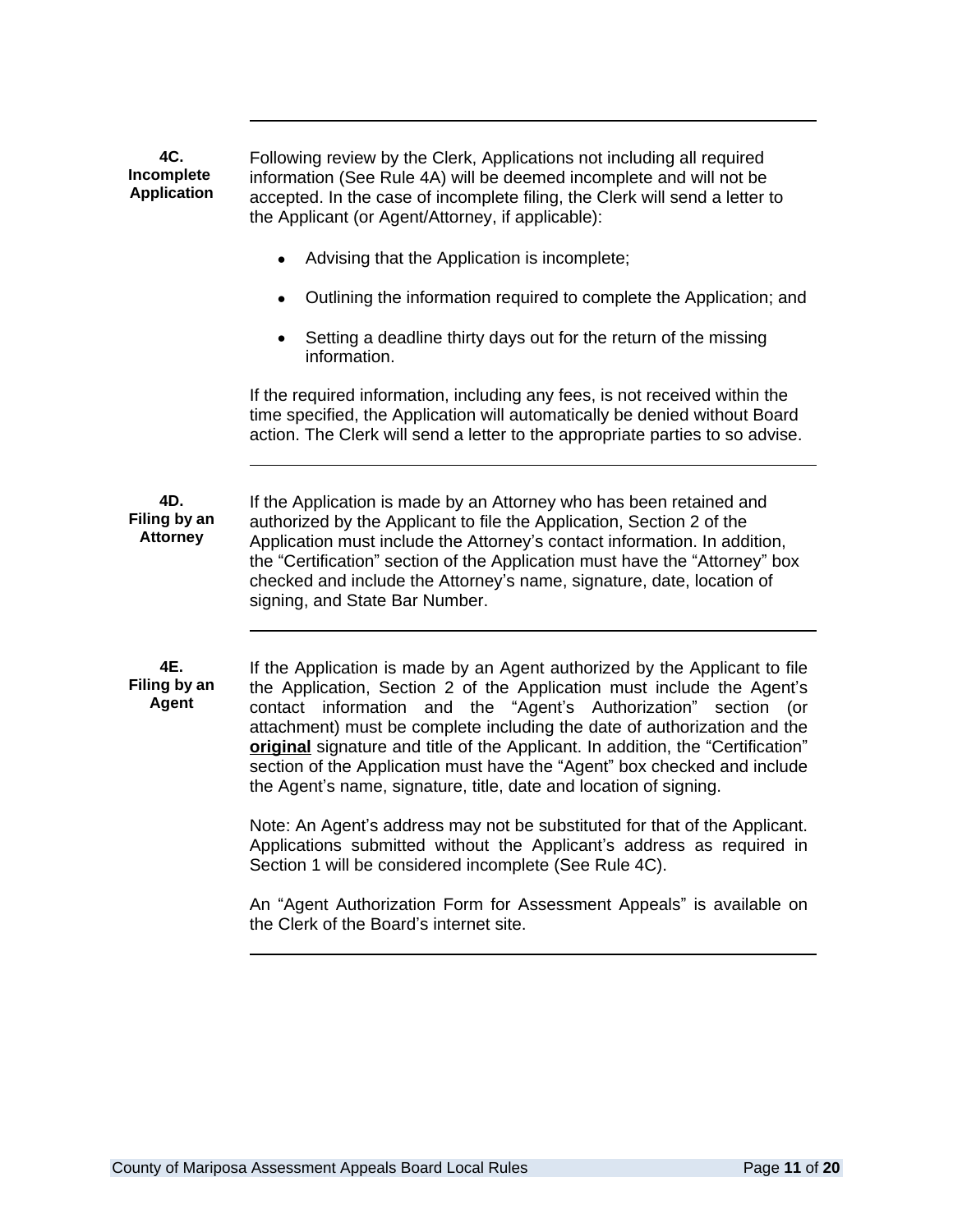**4F. Timeliness** To be considered valid, an application must be filed with the Clerk during the appropriate filing period as prescribed by Revenue and Taxation Code Section 1603, which can be found online at www.mariposacounty.org/assessmentappeals.

- An Application filed by personal delivery must be received at the Clerk's office no later than 5:00 PM of the last day of the appropriate filing period.
- An Application filed by mail that has the postage prepaid, is properly addressed, and bears a postmark from a U.S. Post Office with a date no later than the last day of the filing period shall be deemed to have been filed timely. If the U.S. Post Office postmark date is later than the last day of the filing period, the Clerk may nevertheless find that the application was filed timely if satisfactory proof, such as a certificate of mailing from the U.S. Post Office or tracking report is presented to show that the Application was placed under the control of the carrier within the filing period. *Note: A postmark from a private business postage meter machine does not constitute a U.S. Post Office postmark date for purposes of this section.*
- An Application filed by mail that bears both a private business postage meter postmark date AND a U.S. Post Office postmark date will be deemed to have been filed as of the date on the U.S. Post Office postmark date, even if the private business postage meter date is the earlier of the two postmark dates.
- An Application filed by mail that bears only a private business postage meter postmark date will be deemed to have been filed as of the date that it is placed under the control of the U.S. Postal Service or other commercial carrier, as evidenced by official records or tracking reports produced by the carrier.
- If November 30 falls on Saturday, Sunday, or a legal holiday, an Application that is properly mailed and postmarked (as detailed above) shall be deemed to have been filed within the filing period beginning July 2 and continuing through and including November 30. If, on the dates specified in this paragraph, the County's offices are closed for business prior to 5:00 PM or for that entire day, that day shall be considered a legal holiday for purposes of this paragraph.

The Clerk shall deny as untimely any Application which does not show by postmark date or other objective criteria as indicated above that it was filed or mailed within the prescribed timeframes. If an Application is untimely, the Clerk will provide written notification to the Applicant that the Application is being denied due to untimely filing.

Note: The Clerk cannot accept a letter indicating intent to file as a timely filing, nor can faxed or emailed Applications be accepted.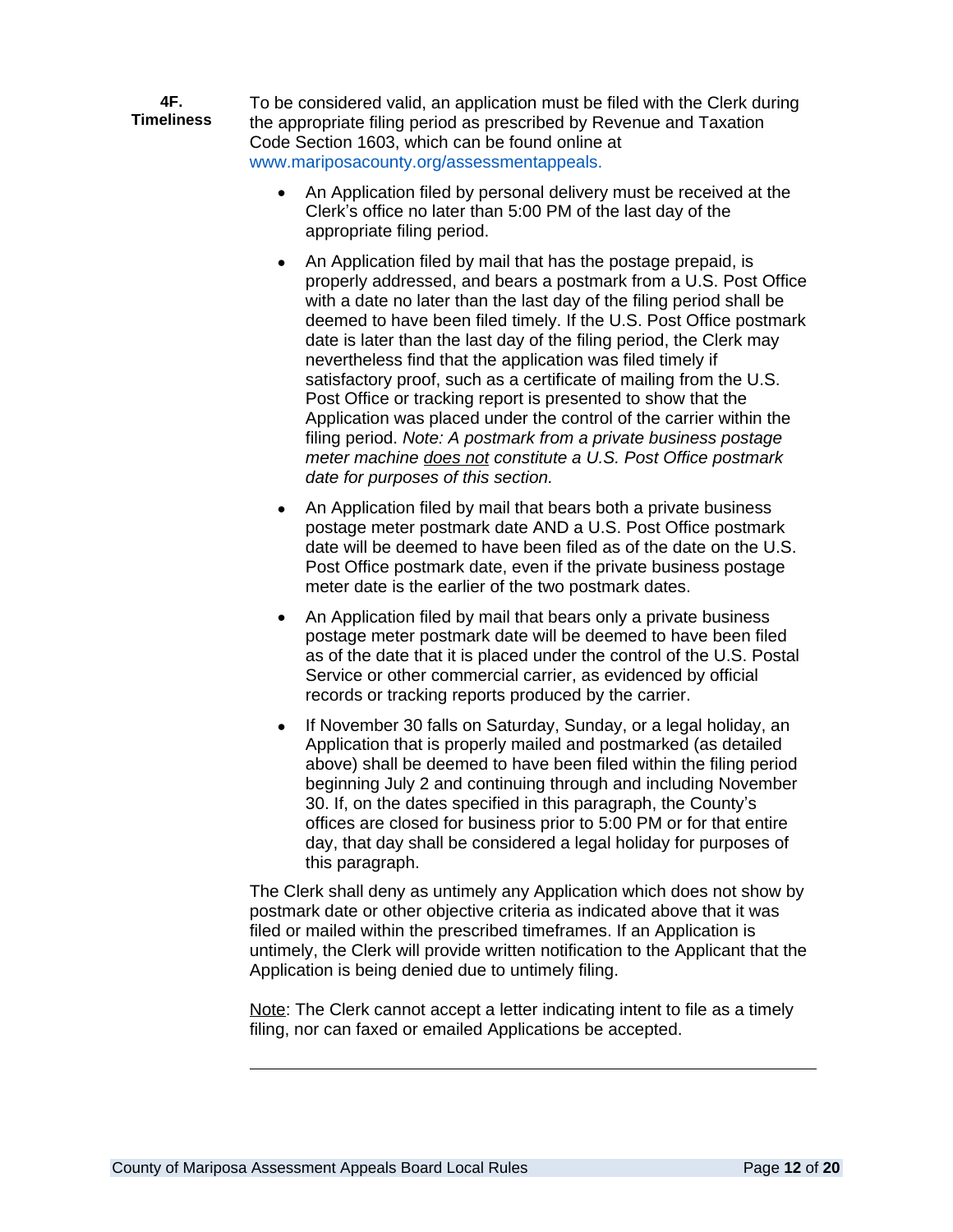| 4G.<br><b>Withdrawal</b>                          | An Appeal may be withdrawn at any time prior to, or at the time of, the<br>Hearing upon submission of an Assessment Appeal Withdrawal Form<br>(BOE-305-WD available on the Clerk of the Board's website) signed by<br>the Applicant or the Authorized Agent, unless the Assessor has given the<br>Applicant a written notice of an intention to recommend an increase in the<br>assessed value of the property. The Assessor's Notice must be given at<br>least 10 days prior to the hearing, and a copy of the notice must be filed<br>with the Clerk. If the Notice has been timely given and filed, withdrawal of<br>the Application may be affected only with the consent of the Assessor. |
|---------------------------------------------------|------------------------------------------------------------------------------------------------------------------------------------------------------------------------------------------------------------------------------------------------------------------------------------------------------------------------------------------------------------------------------------------------------------------------------------------------------------------------------------------------------------------------------------------------------------------------------------------------------------------------------------------------------------------------------------------------|
|                                                   | Withdrawal forms will be accepted by email and facsimile<br>$\bullet$<br>transmission and are effective as of the date of execution.                                                                                                                                                                                                                                                                                                                                                                                                                                                                                                                                                           |
|                                                   | If the Assessor has not given notice of an intention to recommend<br>$\bullet$<br>an increase, the Clerk is authorized to accept the withdrawal<br>without Board action, close the appeal, and so notify the Applicant<br>or his/her Authorized Agent.                                                                                                                                                                                                                                                                                                                                                                                                                                         |
|                                                   | Withdrawals are final and will conclude any further action on the<br>appeal. No conditional withdrawals will be accepted.                                                                                                                                                                                                                                                                                                                                                                                                                                                                                                                                                                      |
| 4H.<br><b>Consolidated</b><br><b>Applications</b> | Multiple Applications presenting the same or substantially related issues<br>may be consolidated for Hearing.                                                                                                                                                                                                                                                                                                                                                                                                                                                                                                                                                                                  |
| 4I.<br><b>Contact</b><br><b>Information</b>       | Applicants, Authorized Agents and other Parties to an Appeal must<br>provide and maintain accurate mailing address and other contact<br>information on file with the Clerk. Failure to do so does not waive or<br>negate any state or local requirement, rule, regulation, or provision.                                                                                                                                                                                                                                                                                                                                                                                                       |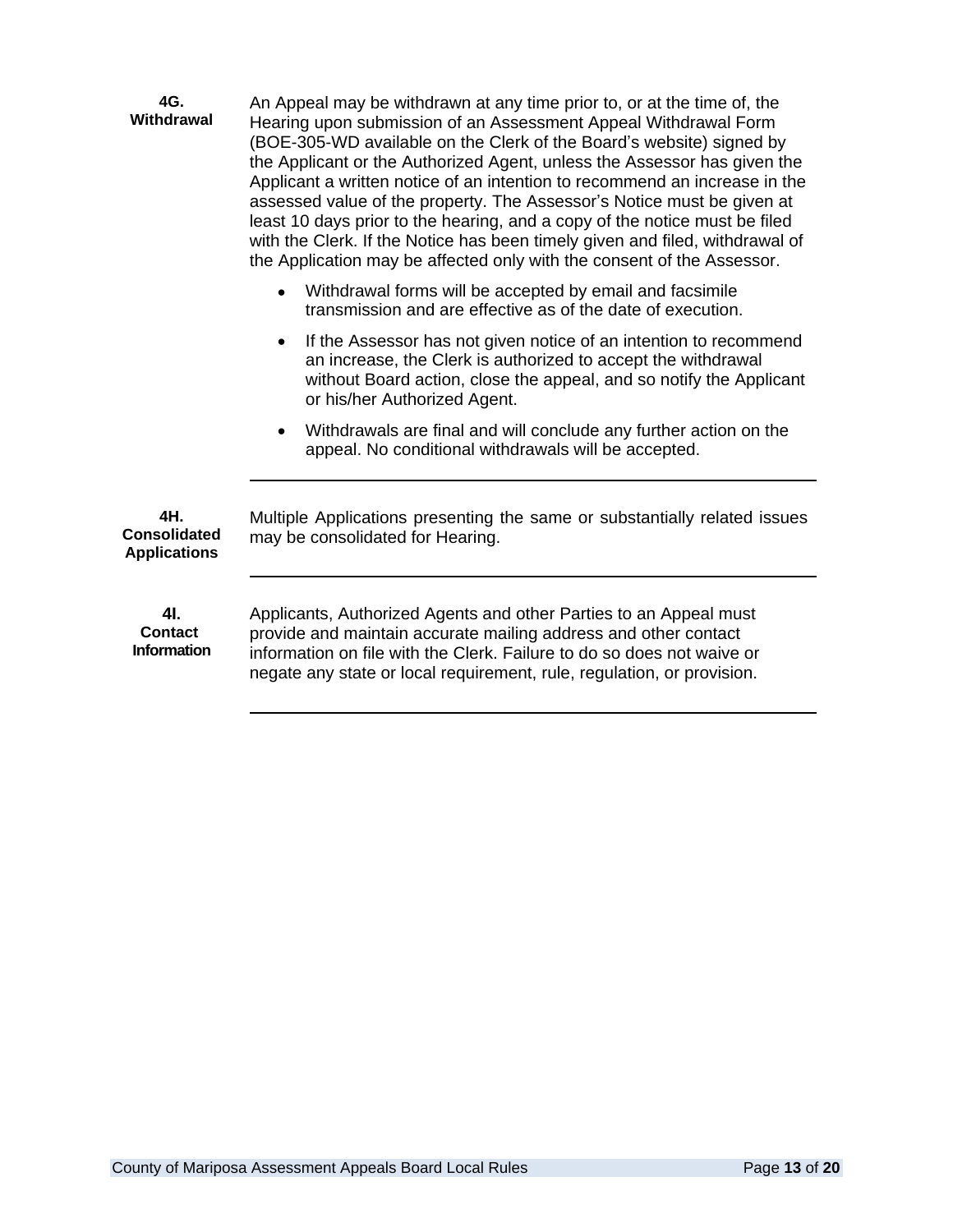# **RULE 5 – Preparing for Hearing**

| 5A.<br><b>Notice of</b><br><b>Hearing</b> | At least 45 days prior to the Hearing, the Clerk will notify the Applicant or<br>the Agent/Attorney (if applicable) by US mail and the Assessor of the date,<br>time, and place scheduled for Hearing of each Appeal.                                                                                                                                                                                                              |
|-------------------------------------------|------------------------------------------------------------------------------------------------------------------------------------------------------------------------------------------------------------------------------------------------------------------------------------------------------------------------------------------------------------------------------------------------------------------------------------|
| 5B.<br><b>Confirmation</b><br>of Hearing  | The Clerk is to include a Confirmation Form with the Notice of Hearing<br>letter.<br>In order to be eligible for a Hearing on the merits of the Application<br>$\bullet$<br>at the scheduled Hearing, the Applicant MUST complete the Form<br>and return it to the Clerk's office by hand-delivery, fax, email, or<br>postmarked no later than 21 days prior to the scheduled Hearing<br>date.                                     |
|                                           | If the Applicant fails to complete and return the Form on a timely basis, the<br>Assessor's office may not have time to prepare its case for presentation on<br>the scheduled Hearing date. The Board will determine whether there is<br>good cause for a postponement (if the Applicant attends) or will deny the<br>Application for non-appearance (if the Applicant does not attend).                                           |
|                                           | The Confirmation Form gives the Applicant the opportunity to request a<br>Waiver of Appearance. If the Applicant requests such a Waiver, the<br>Applicant's Hearing documentation must be submitted to the Clerk's office<br>at least 10 days prior to the Hearing.                                                                                                                                                                |
|                                           | The Confirmation Form also affords the Applicant an avenue to withdraw<br>the Application and terminate the Appeal, or to make a one-time-only<br>request for an automatic Postponement of a scheduled Hearing, or to<br>request a Postponement for good cause. Requests for Postponement are<br>explained in further detail in the next section.                                                                                  |
| 5C.<br><b>Request for</b><br>Postponement | Each Party to the Appeal is entitled to make a one-time-only request for an<br>automatic Postponement of a scheduled Hearing. Except for the Assessor,<br>any such request must be made by completing and returning the<br>Confirmation Form at least 21 days prior to the scheduled Hearing.                                                                                                                                      |
|                                           | As a condition of any request for Postponement by an Applicant, the<br>Applicant must agree in writing to extend the two-year limitation period.                                                                                                                                                                                                                                                                                   |
|                                           | Any Postponement requests by an Applicant that is hand-delivered, faxed,<br>emailed, or postmarked less than 21 days prior to a scheduled Hearing<br>date, as well as any request for a non-automatic Postponement, shall be<br>granted only upon a showing of good cause. The request will be presented<br>to the Board on the scheduled Hearing date. The Board will consider the<br>request and take action to approve or deny. |
| 5D.<br><b>Subpoenas</b>                   | The Clerk may issue a subpoena after receiving approval, verbal or<br>otherwise, from the Board Chair.                                                                                                                                                                                                                                                                                                                             |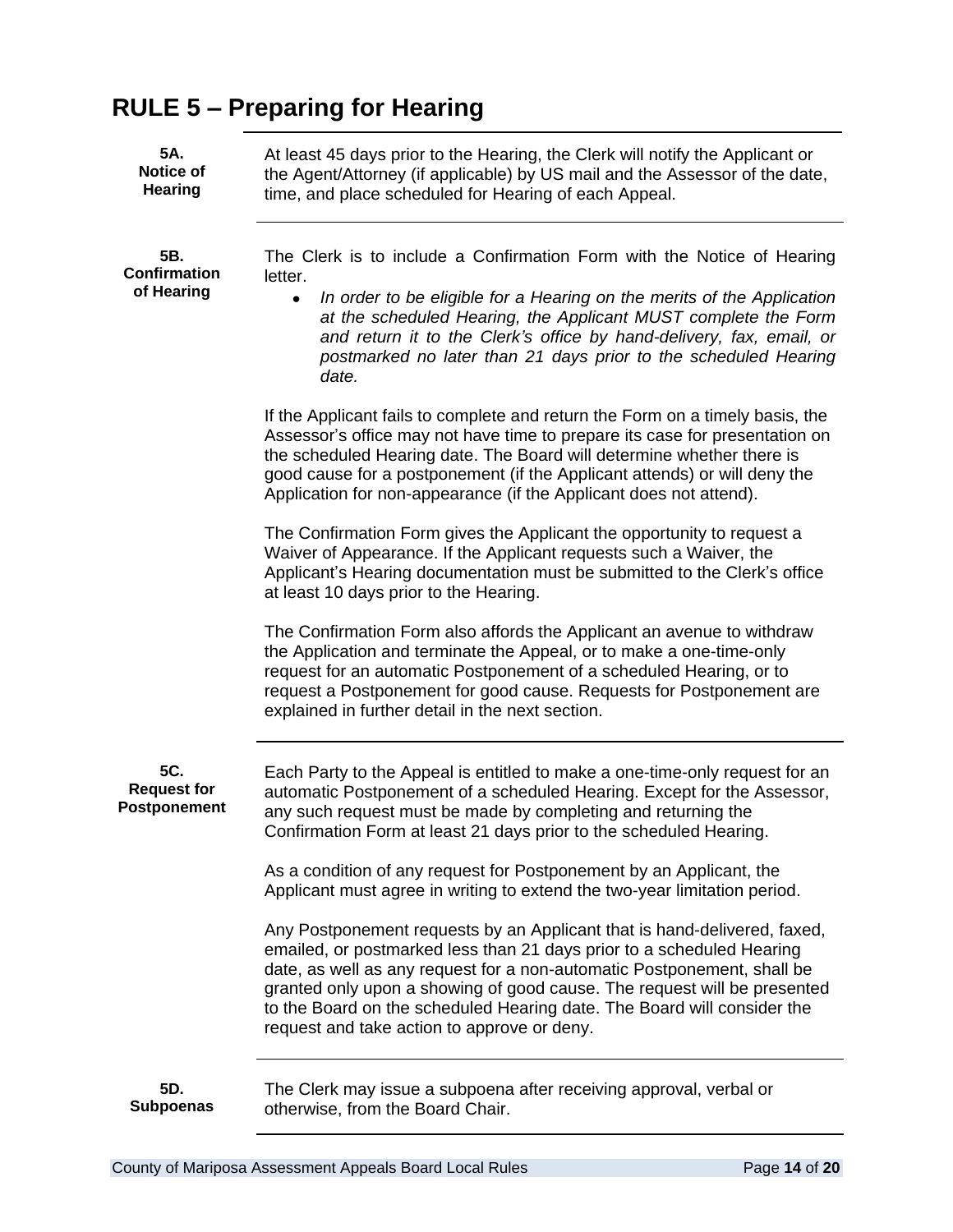| 5E.<br><b>Documents</b><br>and Evidence               | The Parties will provide pre-marked copies of all documents being introduced<br>as evidence at the Hearing.                                                                                                                                                                                                                                                                                                                                                                        |
|-------------------------------------------------------|------------------------------------------------------------------------------------------------------------------------------------------------------------------------------------------------------------------------------------------------------------------------------------------------------------------------------------------------------------------------------------------------------------------------------------------------------------------------------------|
|                                                       | For Hearings before the Assessment Appeals Board, five (5) sets of<br>documents are required.                                                                                                                                                                                                                                                                                                                                                                                      |
|                                                       | If either Party fails to bring the required number of copies, the Clerk of the<br>Board or staff will direct the Party to have additional copies made prior to the<br>start of the Hearing.                                                                                                                                                                                                                                                                                        |
|                                                       | The Applicant shall label documents for presentation at the Hearing as<br>"Applicant's Exhibit" and serially mark the documents with numerals (1, 2, 3,<br>etc.) to reflect the order of presentation.                                                                                                                                                                                                                                                                             |
|                                                       | The Assessor shall label documents for presentation at the Hearing as<br>"Assessor's Exhibit" and serially mark the documents with letters (A, B, C,<br>etc.) to reflect the order of presentation.                                                                                                                                                                                                                                                                                |
| 5F.<br>Comparison<br><b>Sales</b>                     | If the evidence includes data on sales of comparable properties ("comps"),<br>the data will be rejected unless the sales closed within a certain time frame.                                                                                                                                                                                                                                                                                                                       |
|                                                       | For regular, decline in value appeals, the valuation date of the property is<br>January 1 of the year the Appeal is filed. The sales dates of any comps<br>presented should be before January 1, or no later than April 1 of the year<br>filed (March 31 in leap years). For example, if the Applicant filed a regular,<br>decline in value appeal in 2012, the sales dates of the comps could be from<br>prior to January 1 of 2012, but must be no later than March 31 of 2012.  |
|                                                       | If the valuation date is other than January 1, the sales dates of the comps<br>could be before the valuation date, but must be no later than the 90 <sup>th</sup><br>calendar day afterwards. For example, if a transfer of ownership took place<br>on February 15, 2010, sales dates of the comps may be any time before that<br>date, but no more than 90 days after.                                                                                                            |
|                                                       | Parties should be prepared to answer questions about the comps and should<br>include a map showing the comps in relation to the property being appealed.                                                                                                                                                                                                                                                                                                                           |
| 5G.<br><b>Recordings</b><br>and<br><b>Transcripts</b> | Assessment Appeal Hearings are generally public meetings. The meetings<br>are audio recorded and are available online at the County's meeting website<br>at www.mariposacounty.org/bosagendas.                                                                                                                                                                                                                                                                                     |
|                                                       | Upon request of either Party, the Board will exclude the public from that<br>portion of a Hearing related to trade secrets as defined by Civil Code §<br>3426.1(d). Such request must be submitted in writing to the Clerk, prior to<br>the date of Hearing, and declare under penalty of perjury that the evidence to<br>be presented relates to trade secrets whose disclosure to the public will be<br>detrimental to the business interests of the owner of the trade secrets. |
|                                                       | The declaration shall also state the estimated time it will take to present the<br>(continued next page)                                                                                                                                                                                                                                                                                                                                                                           |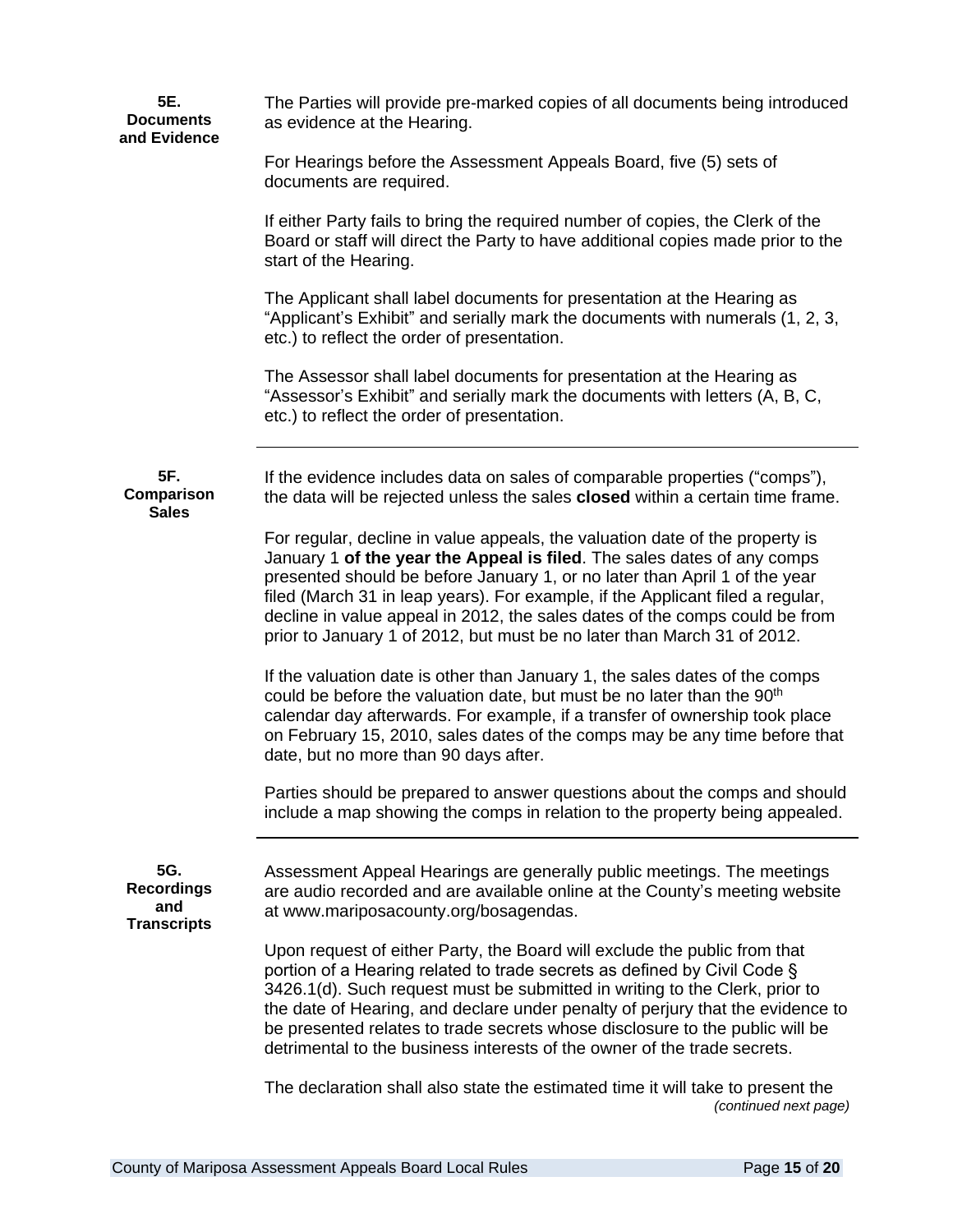| 5G. cont'd. | evidence. Only evidence relating to the trade secrets may be presented<br>during the time the Hearing is closed, and evidence presented during that<br>time will be recorded separately and treated as confidential unless otherwise<br>agreed by the Party to whom it relates. The record of Hearing shall clearly |
|-------------|---------------------------------------------------------------------------------------------------------------------------------------------------------------------------------------------------------------------------------------------------------------------------------------------------------------------|
|             | indicate that a trade secrets presentation is included.                                                                                                                                                                                                                                                             |

The Applicant may, at the Applicant's own expense, transcribe the meeting record; however, only the Clerk can certify a transcript of the Hearing as accurate and complete.

At the conclusion of the evidentiary portion of the Hearing, the Board may deliberate in private in reaching a decision. Board deliberations are not public and will not be recorded.

**5H. Findings of Fact**

Findings of Fact is a document prepared by the County Legal Advisor *after* the Hearing which summarizes the facts and evidence presented at the Hearing, and which sets forth the conclusions reached by the Board. Findings of Fact are necessary for judicial review of the decision.

An Applicant or Agent may request Findings by checking the appropriate box on the Application, or by submitting a separate written request for Findings to the Clerk. The Applicant or Agent must confirm the request for Findings with the Clerk on the scheduled Hearing date prior to commencement of the Hearing. Parties requesting Findings must pay a deposit equal to two hours of County Legal Advisor's time charged against his/her prevailing rate. *(Note that besides the initial deposit, the Findings of Fact final cost may include actual costs for transcription services plus attorney preparation fees.)* 

- If County Legal Advisor's time to prepare the Findings is in excess of two hours, the requesting party will incur additional cost based on the actual number of hours spent.
- If County Legal Advisor's time to prepare Findings is less than two hours, a refund of the unused amount will be processed by the Clerk.

Completed Findings will not be released until all fees have been paid. The requesting Party may abandon the request and waive the Findings upon receiving oral notification of the decision at the end of the Hearing.

#### *Note: Parties to a Hearing are always notified of the decision in their case in accordance with Rule 6J below and need not make any special request to receive such notification.*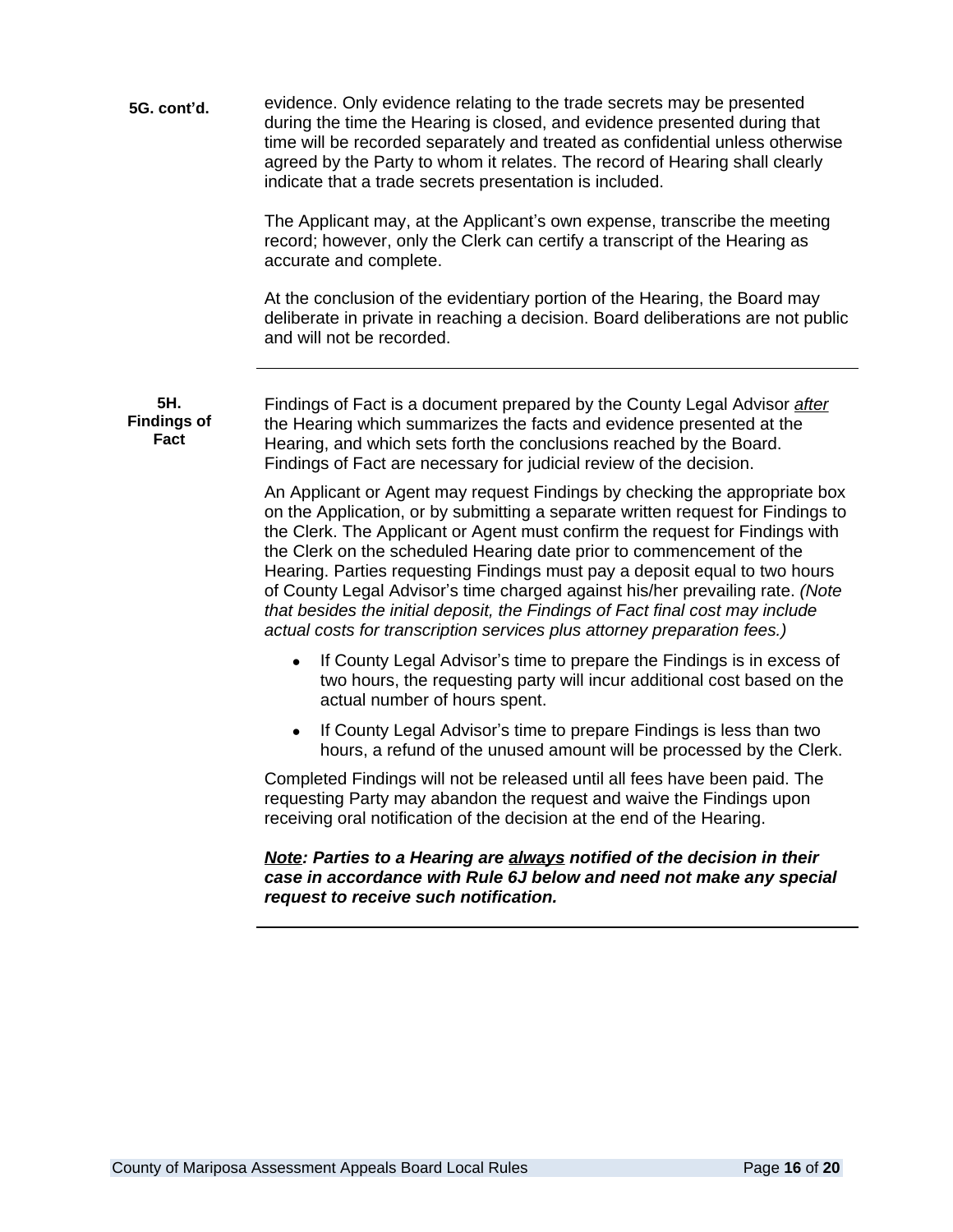# **RULE 6 – Assessment Appeal Hearing**

| 6A.<br><b>Hearing</b>                                                  | The Board has the authority and discretion to determine points of law,<br>admissibility of evidence and other issues relative to the Hearing.                                                                                                                                                                                                                                                                                                                                                                                                                                                                                                             |
|------------------------------------------------------------------------|-----------------------------------------------------------------------------------------------------------------------------------------------------------------------------------------------------------------------------------------------------------------------------------------------------------------------------------------------------------------------------------------------------------------------------------------------------------------------------------------------------------------------------------------------------------------------------------------------------------------------------------------------------------|
| <b>Protocols</b>                                                       | Hearings are not conducted according to courtroom rules relating to evidence<br>and witnesses. Any relevant evidence may be admitted if it is the sort of<br>evidence on which responsible persons are accustomed to rely in the conduct<br>of serious affairs.                                                                                                                                                                                                                                                                                                                                                                                           |
|                                                                        | The Board may act only upon the basis of evidence properly admitted into the<br>record. Board members may not act or decide an Application based upon<br>consideration of prior knowledge of the subject property, information presented<br>outside of the Hearing, or personal research.                                                                                                                                                                                                                                                                                                                                                                 |
|                                                                        | In order to avoid the potential of a conflict, Board members should refrain from<br>communicating with any Applicant who has an Appeal pending outside of the<br>regularly constituted Hearing on the matter.                                                                                                                                                                                                                                                                                                                                                                                                                                             |
|                                                                        | No Board member shall discuss any Application or prospective Application at<br>times other than the Hearings or deliberations.                                                                                                                                                                                                                                                                                                                                                                                                                                                                                                                            |
| 6B.<br><b>Hearing</b><br><b>Schedule</b>                               | Pursuant to Revenue and Taxation Code Section 1604(a)(2), the Assessment<br>Appeals Board shall meet, annually, on the third Monday of July for the<br>purpose of equalizing the assessment of property on the local roll. It shall<br>continue to meet for that purpose, from time to time, until the business of<br>equalization is disposed of.                                                                                                                                                                                                                                                                                                        |
|                                                                        | Properly noticed and scheduled Hearings conducted by a Hearing Officer are<br>also deemed to meet this requirement.                                                                                                                                                                                                                                                                                                                                                                                                                                                                                                                                       |
| 6C.<br>Role of<br><b>Appeals Board</b><br>or Hearing<br><b>Officer</b> | The Chair of the Assessment Appeals Board or the Assessment Appeals<br>Hearing Officer will call the meeting to order. The Chair or Hearing Officer shall<br>exercise such control over the Hearings as is reasonable and necessary, and<br>shall make all rulings regarding procedural matters and regarding the<br>admission or exclusion of evidence. Parties may be required to attend non-<br>evidentiary status Hearings, which shall be limited to identifying contested<br>issues, encouraging discussion and cooperation between the Parties,<br>determining the amount of time necessary to present evidence, and other<br>preliminary matters. |
|                                                                        | Hearing Officers will be limited to review and possible acceptance of stipulated<br>agreements of value between the Assessor and the Applicant. If a Hearing<br>Officer does not agree with the value as stipulated, the Hearing Officer may<br>refuse the agreement. In such a case, the matter will be rescheduled for a full<br>hearing at a later date before the Assessment Appeals Board.                                                                                                                                                                                                                                                           |
| 6D.<br>Swearing of<br><b>Witnesses</b>                                 | All testimony is taken under oath or affirmation. The Clerk will administer the<br>oath to the Applicants and/or their representatives, Assessor and any other<br>persons assembled to be called as witnesses.                                                                                                                                                                                                                                                                                                                                                                                                                                            |
| 6E.<br><b>Calling of</b><br><b>Cases</b>                               | Cases may be called by the Clerk or by the Chair or Hearing Officer, at the<br>discretion of the Chair or Hearing Officer. Cases will be called by reciting the<br>(continued next page                                                                                                                                                                                                                                                                                                                                                                                                                                                                   |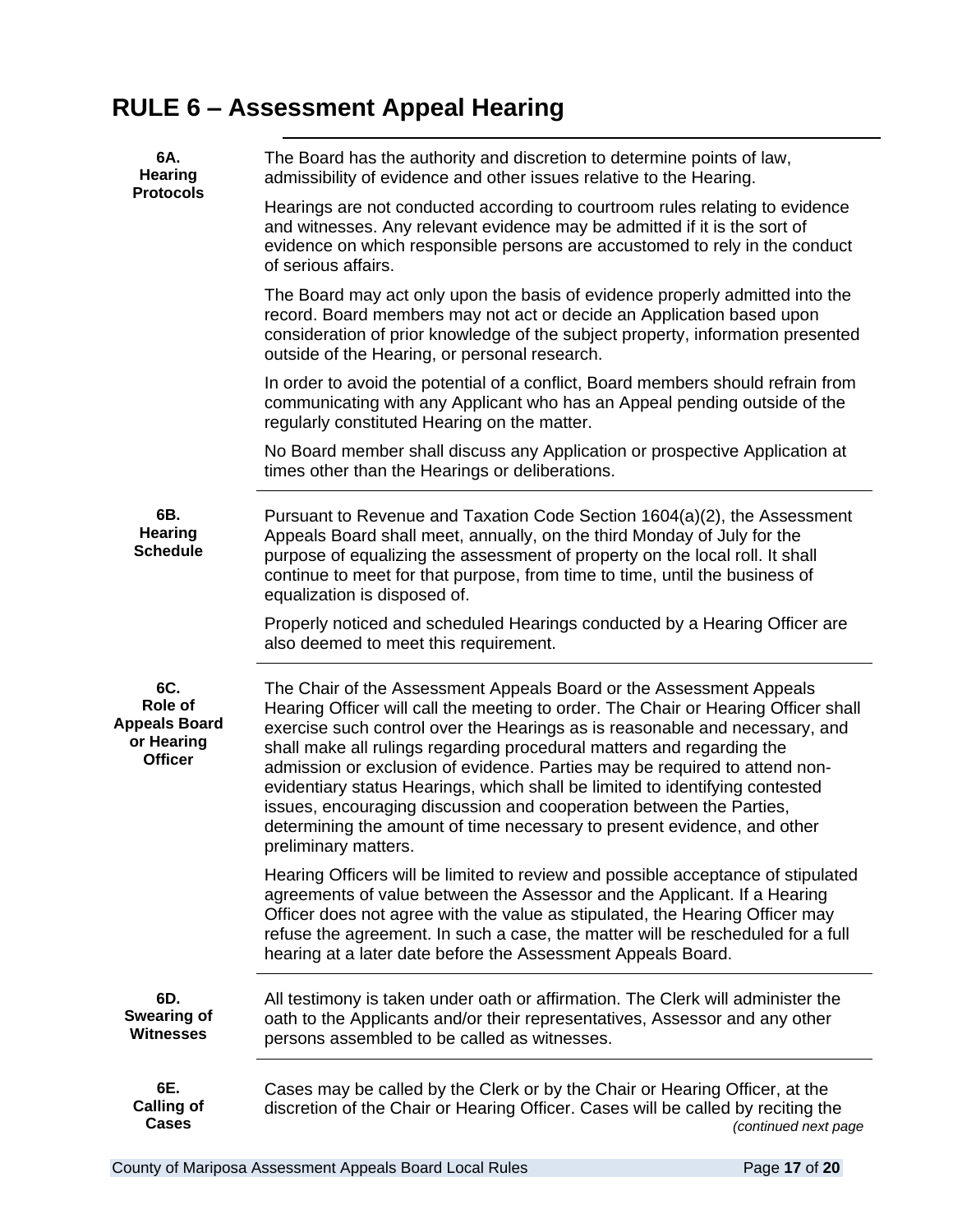| 6E. cont'd.                                | agenda item number, Applicant's name, and Appeal case number. Parties to<br>that matter are then invited to come forward. Cases may be called out of order<br>to accommodate requests by parties or their representatives.                                                                                                                                                                                                                                                                                                                                                                                                                                                                                         |
|--------------------------------------------|--------------------------------------------------------------------------------------------------------------------------------------------------------------------------------------------------------------------------------------------------------------------------------------------------------------------------------------------------------------------------------------------------------------------------------------------------------------------------------------------------------------------------------------------------------------------------------------------------------------------------------------------------------------------------------------------------------------------|
| 6F.<br><b>Failure to</b><br><b>Appear</b>  | If the Applicant is not present for a scheduled Board Hearing, the Board shall<br>determine from the Clerk whether the Applicant was properly notified of the<br>time and place of Hearing. If notice was properly given and no timely written<br>request for Postponement has been received, the Application shall be denied<br>for lack of appearance and the Clerk will provide notice of denial to the<br>Applicant. If notice was not properly given, the Hearing will be rescheduled to a<br>later date and the Clerk will provide proper notice to the Applicant and the<br>Assessor.                                                                                                                       |
| 6G.<br><b>Request for</b><br>Reinstatement | Not later than 30 days after the Clerk has mailed notice of the Board's decision<br>to deny an Application for non-appearance, the Party may file with the Clerk<br>(by hand-delivery, fax, email, or postmark) a written request for Reinstatement.<br>The request must state the facts demonstrating good cause for why the<br>Application should be reinstated, must reference the Appeal case number(s),<br>and must be signed by the Party. A "Request for Reinstatement of Assessment<br>Appeal" form is available on the Clerk of the Board internet site.                                                                                                                                                  |
|                                            | The matter will be set for Hearing solely on the question of excuse for non-<br>appearance. If the Board finds good cause for the lack of appearance, the<br>request for Reinstatement will be granted and the Application will be<br>rescheduled for Hearing.                                                                                                                                                                                                                                                                                                                                                                                                                                                     |
| 6H.<br>Order of<br><b>Proceedings</b>      | For Applications where the Applicant has the burden of proof, the Applicant will<br>first present testimony and other evidence without interruption from the<br>opposing party. At the conclusion of the presentation, the Assessor will have<br>the opportunity to ask questions and cross-examine witnesses, after which the<br>process will be repeated in the same manner for the Assessor. For<br>Applications where the Assessor has the burden of proof, the order of<br>proceedings is reversed. The Party with the burden of proof will have the<br>opportunity to present rebuttal evidence. The other Party will have the<br>opportunity to present rebuttal evidence as part of its main presentation. |
|                                            | After all evidence has been presented, the Parties will be allowed to present<br>arguments, including summaries of their cases. The Party with the burden of<br>proof will have the right to open and close the argument.                                                                                                                                                                                                                                                                                                                                                                                                                                                                                          |
|                                            | The exact time required for presentations cannot be predicted. However, in<br>general, the presentation of evidence and testimony for a regular (decline in<br>value) Appeal for an owner-occupied single family residence would not<br>normally exceed 15 minutes. Presentation of evidence and testimony for<br>simple business properties would not normally exceed 30 minutes. It is in the<br>best interest of the Party to be as concise as possible when presenting<br>documentation and evidence. Redundant testimony should be avoided and<br>facts of the matter presented.                                                                                                                              |
|                                            | In all cases, the Board reserves the right to ask questions, change the order of<br>proceedings, determine points of law and admissibility of evidence and/or<br>determine appropriate time limits for the presentation of evidence and                                                                                                                                                                                                                                                                                                                                                                                                                                                                            |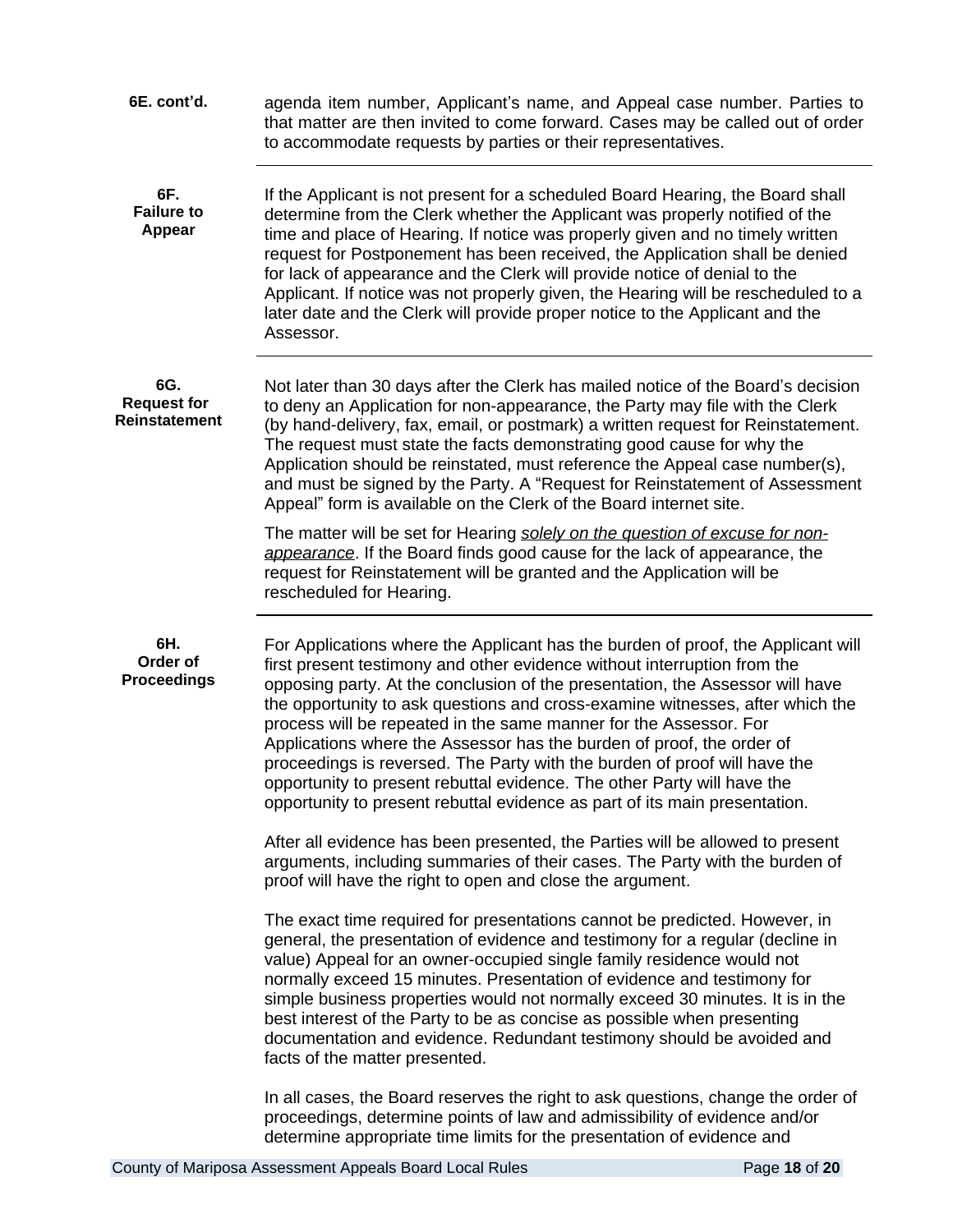testimony.

| 6I.<br><b>Deliberation</b>                   | At the conclusion of the Hearing, the Board may leave the Hearing room in<br>order to consider and discuss the evidence presented. Deliberations are<br>conducted in private, are confidential, are not recorded, and may be conducted<br>remotely by electronic means. In some cases the Board may be unable to<br>complete deliberations on the day of the Hearing. |
|----------------------------------------------|-----------------------------------------------------------------------------------------------------------------------------------------------------------------------------------------------------------------------------------------------------------------------------------------------------------------------------------------------------------------------|
| 6J.<br><b>Decisions</b>                      | Following deliberations, the Board (upon a motion being made and a vote<br>taken), or a Hearing Officer, will render a decision.<br>The Clerk will provide written notification of the decision to all Parties. No                                                                                                                                                    |
|                                              | special request is required to receive this notification. Notification of decision is<br>not the same as Findings of Fact (see Rule 5H above for additional information<br>about Findings of Fact).                                                                                                                                                                   |
|                                              | Typical Board decisions include, but are not limited to:                                                                                                                                                                                                                                                                                                              |
|                                              | Value on Roll Upheld: The Applicant's Appeal is denied and the<br>$\bullet$<br>Assessor's valuation of the property is upheld. No adjustments are<br>made to the tax roll.                                                                                                                                                                                            |
|                                              | Value on Roll Changed: The value of the property is determined to be<br>$\bullet$<br>different from the Assessor's valuation, which may or may not be the<br>Applicant's opinion of value. The property value is changed on the tax<br>roll and, if applicable, a refund of excess taxes paid is processed.                                                           |
|                                              | Typical Hearing Officer decisions include, but are not limited to:                                                                                                                                                                                                                                                                                                    |
|                                              | Stipulation accepted (No further action is taken and the case is closed.)<br>$\bullet$                                                                                                                                                                                                                                                                                |
|                                              | Stipulation refused (The matter is re-scheduled to a latter date before<br>$\bullet$<br>the Board.)                                                                                                                                                                                                                                                                   |
|                                              | The decision of the Assessment Appeals Board or Hearing Officer is final and<br>binding on all Parties. The Board will not rehear or reconsider an Application or<br>modify a decision, except as provided under Request for Reinstatement (see<br>Rule 6G above) or to correct a ministerial clerical error.                                                         |
| 6K.<br><b>Retention of</b><br><b>Records</b> | Assessment Appeals records, including Applications and related documents,<br>will be retained and destroyed in accordance with the Board Approved<br>Records Retention Schedule for the Clerk of the Board's office.                                                                                                                                                  |

\*\*End of Rules\*\*